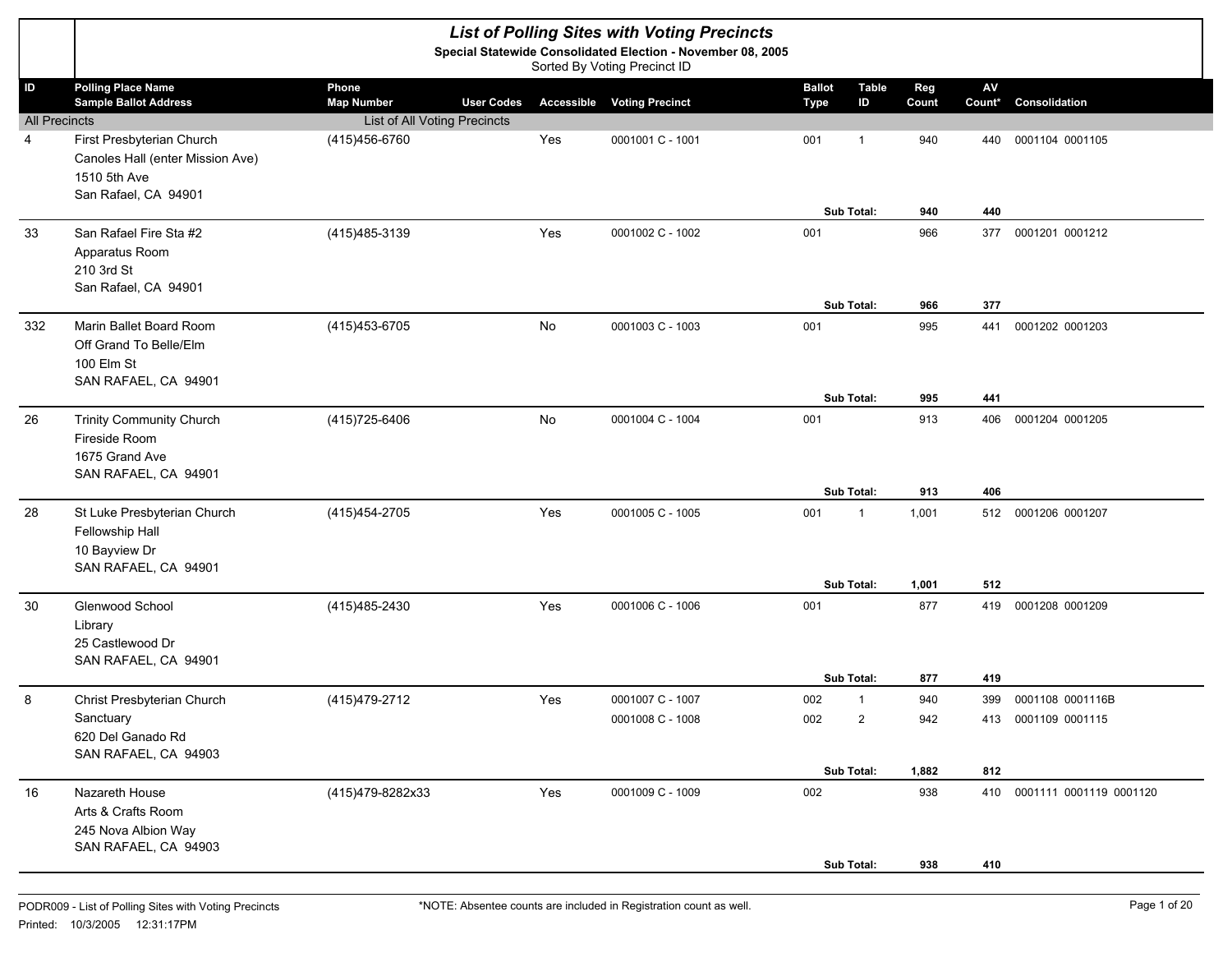| $\mathsf{ID}$        | <b>Polling Place Name</b><br><b>Sample Ballot Address</b>                               | Phone<br><b>Map Number</b>   | <b>User Codes</b> |     | <b>Accessible Voting Precinct</b> | <b>Ballot</b><br><b>Type</b> | <b>Table</b><br>ID | Reg<br>Count | ${\sf AV}$<br>Count* | Consolidation                                                                                     |
|----------------------|-----------------------------------------------------------------------------------------|------------------------------|-------------------|-----|-----------------------------------|------------------------------|--------------------|--------------|----------------------|---------------------------------------------------------------------------------------------------|
| <b>All Precincts</b> |                                                                                         | List of All Voting Precincts |                   |     |                                   |                              |                    |              |                      |                                                                                                   |
| 20                   | Marin County Ofc Of Education<br><b>Hollis Hall</b><br>1111 Las Gallinas Ave            | (415) 499-5857               |                   | Yes | 0001010 C - 1010                  | 002                          | $\mathbf 1$        | 957          | 482                  | 0001117 0001118                                                                                   |
|                      | SAN RAFAEL, CA 94903                                                                    |                              |                   |     |                                   |                              | Sub Total:         | 957          | 482                  |                                                                                                   |
| 400                  | Aegis Of San Rafael<br>Library<br>111 Merrydale Rd                                      | (415) 472-6530               |                   | Yes | 0001012 C - 1012                  | 003                          |                    | 953          | 404                  | 0001122 0001123                                                                                   |
|                      | San Rafael, CA 94903-4070                                                               |                              |                   |     |                                   |                              | Sub Total:         | 953          | 404                  |                                                                                                   |
| 35                   | Venetia Oaks<br>Recreation Room<br>263 N San Pedro Rd<br>San Rafael, CA 94903           | (415)507-0945                |                   | Yes | 0001013 C - 1013                  | 004                          |                    | 860          | 349                  | 0001501 0001502                                                                                   |
|                      |                                                                                         |                              |                   |     |                                   |                              | Sub Total:         | 860          | 349                  |                                                                                                   |
| 319                  | Korean Presbyterian Church<br>Class Room<br>635 Adrian Way<br>San Rafael, CA 94903      | (415) 472-2819               |                   | No  | 0001014 C - 1014                  | 004                          |                    | 810          | 291                  | 0001503 0001504A 0001504B<br>0001504C 0001504D<br>0001504E 0001504F 0001504G<br>0001504H 0001504M |
|                      |                                                                                         |                              |                   |     |                                   |                              | Sub Total:         | 810          | 291                  |                                                                                                   |
| 28                   | St Luke Presbyterian Church<br>Fellowship Hall<br>10 Bayview Dr<br>SAN RAFAEL, CA 94901 | (415) 454-2705               |                   | Yes | 0001016 C - 1016                  | 005                          | $\mathbf{2}$       | 782          | 366                  | 0001800 0001801                                                                                   |
|                      |                                                                                         |                              |                   |     |                                   |                              | Sub Total:         | 782          | 366                  |                                                                                                   |
| 41                   | Marinwood Community Center                                                              | (415)499-9916xpay            |                   | Yes | 0001017 C - 1017                  | 006                          | $\mathbf{1}$       | 822          | 364                  | 0001600 0001607C                                                                                  |
|                      | <b>Reception Hall</b>                                                                   |                              |                   |     | 0001018 C - 1018                  | 006                          | $\overline{2}$     | 989          | 435                  | 0001601 0001603                                                                                   |
|                      | 775 Miller Creek Rd<br>San Rafael, CA 94903                                             |                              |                   |     | 0001019 C - 1019                  | 006                          | 3                  | 812          | 331                  | 0001602 0001606                                                                                   |
|                      |                                                                                         |                              |                   |     |                                   |                              | Sub Total:         | 2,623        | 1,130                |                                                                                                   |
| 355                  | Lucas Valley Community Center                                                           | (000)499-9756xpay            |                   | No  | 0001020 C - 1020                  | 006                          | 1                  | 308          | 171                  | 0001605B                                                                                          |
|                      | Homeowners Community Center Room<br>1201 Idylberry Rd<br>SAN RAFAEL, CA 94903           |                              |                   |     | 0001021 C - 1021                  | 007                          | $\overline{2}$     | 1,140        | 565                  | 0001604 0001605A                                                                                  |
|                      |                                                                                         |                              |                   |     |                                   |                              | Sub Total:         | 1,448        | 736                  |                                                                                                   |
| 19                   | Golden Hinde<br>Recreation Room<br>5 Golden Hinde Blv<br>SAN RAFAEL, CA 94903           | (415)491-9645                |                   | Yes | 0001023 C - 1023                  | 007                          | $\mathbf 1$        | 300          |                      | 175 0001701A                                                                                      |
|                      |                                                                                         |                              |                   |     |                                   |                              | Sub Total:         | 300          | 175                  |                                                                                                   |
| 383                  | Methodist Church Of San Rafael                                                          | (415) 453-8716               |                   | Yes | 0001100 PCT 1100                  | 001                          | $\mathbf{1}$       | 634          | 220                  | 0001100                                                                                           |
|                      | Turley Hall-main Bldg Lower Level<br>9 Ross Valley Drive<br>SAN RAFAEL, CA 94901        |                              |                   |     | 0001101 PCT 1101                  | 001                          | 2                  | 495          | 200                  | 0001101                                                                                           |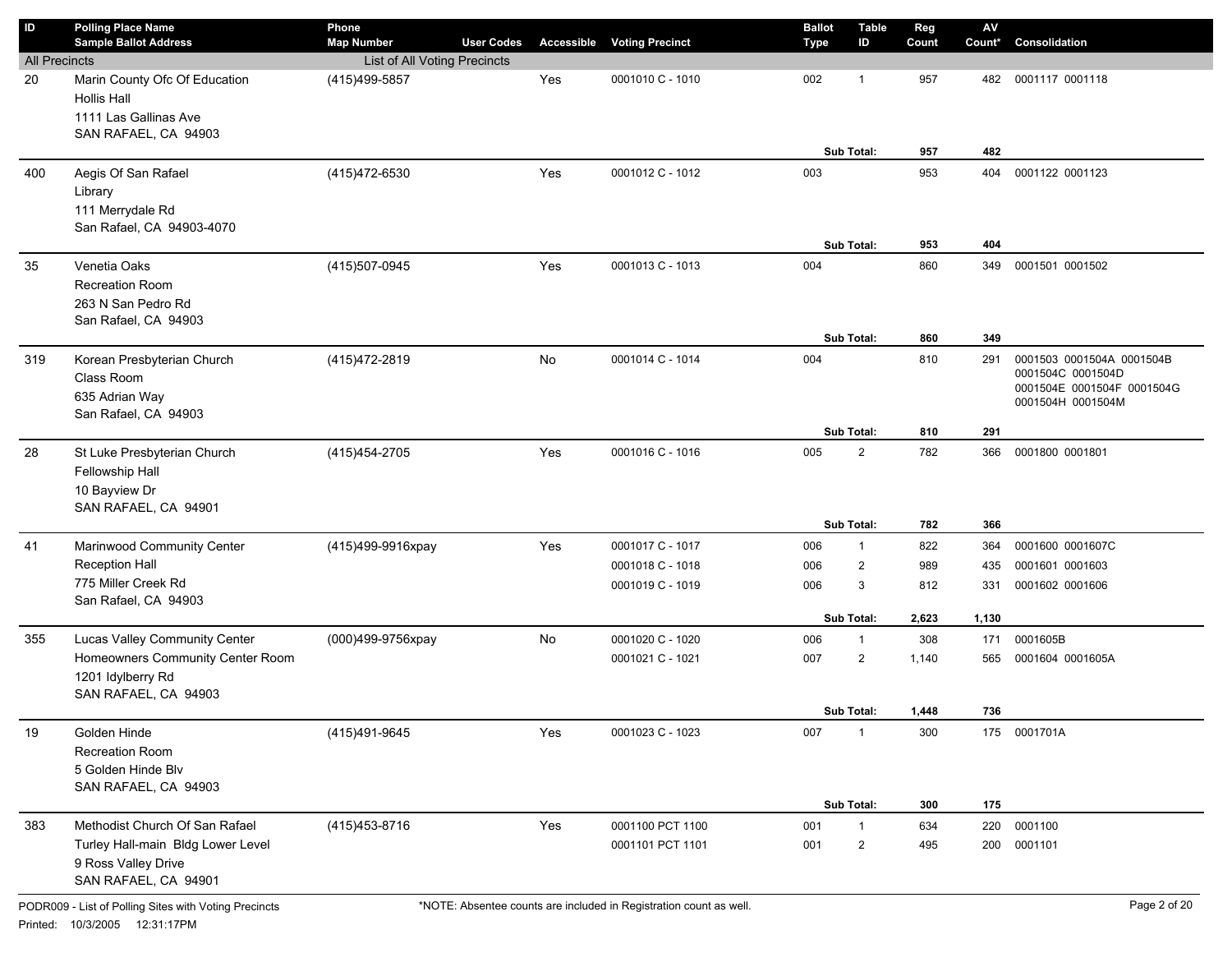| $\sf ID$             | <b>Polling Place Name</b><br><b>Sample Ballot Address</b> | Phone<br><b>Map Number</b>   | <b>User Codes</b> |     | <b>Accessible Voting Precinct</b> | <b>Ballot</b><br><b>Type</b> | <b>Table</b><br>ID | Reg<br>Count | ${\sf AV}$<br>Count* | Consolidation |
|----------------------|-----------------------------------------------------------|------------------------------|-------------------|-----|-----------------------------------|------------------------------|--------------------|--------------|----------------------|---------------|
| <b>All Precincts</b> |                                                           | List of All Voting Precincts |                   |     |                                   |                              |                    |              |                      |               |
|                      |                                                           |                              |                   |     |                                   |                              | Sub Total:         | 1,129        | 420                  |               |
| $\mathfrak{S}$       | Rotary Manor                                              | (415) 459-6558               |                   | Yes | 0001102 PCT 1102                  | 001                          | $\mathbf{1}$       | 937          | 390                  | 0001102       |
|                      | Mc Nutt Room                                              |                              |                   |     | 0001103 PCT 1103                  | 001                          | $\sqrt{2}$         | 969          | 410                  | 0001103       |
|                      | 1821 Fifth Ave                                            |                              |                   |     |                                   |                              |                    |              |                      |               |
|                      | SAN RAFAEL, CA 94901                                      |                              |                   |     |                                   |                              |                    |              |                      |               |
|                      |                                                           |                              |                   |     |                                   |                              | Sub Total:         | 1,906        | 800                  |               |
| 343                  | Lincoln Hill Community Church                             | (415) 454-6618               |                   | Yes | 0001106 PCT 1106                  | 001                          | $\mathbf{1}$       | 656          | 233                  | 0001106       |
|                      | Fellowship Room-upper Lot                                 |                              |                   |     | 0001107 PCT 1107                  | 001                          | $\overline{2}$     | 803          | 304                  | 0001107       |
|                      | 1411 Lincoln Ave                                          |                              |                   |     |                                   |                              |                    |              |                      |               |
|                      | SAN RAFAEL, CA 94901                                      |                              |                   |     |                                   |                              | Sub Total:         |              | 537                  |               |
|                      |                                                           |                              |                   |     |                                   |                              |                    | 1,459        |                      |               |
| 9                    | Villa Marin                                               | (415)499-8711                |                   | Yes | 0001110 PCT 1110                  | 002                          |                    | 396          | 237                  | 0001110       |
|                      | Card Room<br>100 Thorndale Dr                             |                              |                   |     |                                   |                              |                    |              |                      |               |
|                      | SAN RAFAEL, CA 94903                                      |                              |                   |     |                                   |                              |                    |              |                      |               |
|                      |                                                           |                              |                   |     |                                   |                              | Sub Total:         | 396          | 237                  |               |
| 413                  | <b>Embassy Suites Hotel</b>                               |                              |                   | Yes | 0001112 PCT 1112                  | 002                          | $\mathbf{1}$       | 502          |                      | 169 0001112   |
|                      | Tiburon Room                                              |                              |                   |     |                                   |                              |                    |              |                      |               |
|                      | 101 Mc Innis Parkway                                      |                              |                   |     |                                   |                              |                    |              |                      |               |
|                      | San Rafael, CA 94903                                      |                              |                   |     |                                   |                              |                    |              |                      |               |
|                      |                                                           |                              |                   |     |                                   |                              | Sub Total:         | 502          | 169                  |               |
| 8                    | Christ Presbyterian Church                                | (415) 479-2712               |                   | Yes | 0001113 PCT 1113                  | 002                          | $\mathbf{3}$       | 917          |                      | 442 0001113   |
|                      | Sanctuary                                                 |                              |                   |     |                                   |                              |                    |              |                      |               |
|                      | 620 Del Ganado Rd                                         |                              |                   |     |                                   |                              |                    |              |                      |               |
|                      | SAN RAFAEL, CA 94903                                      |                              |                   |     |                                   |                              |                    |              |                      |               |
|                      |                                                           |                              |                   |     |                                   |                              | Sub Total:         | 917          | 442                  |               |
| 354                  | Contempo Marin                                            | (415) 479-6816               |                   | Yes | 0001114 PCT 1114                  | 002                          | $\mathbf{1}$       | 662          | 374                  | 0001114       |
|                      | Main Room                                                 |                              |                   |     |                                   |                              |                    |              |                      |               |
|                      | 400 Yosemite Rd                                           |                              |                   |     |                                   |                              |                    |              |                      |               |
|                      | San Rafael, CA 94903-2232                                 |                              |                   |     |                                   |                              | Sub Total:         | 662          | 374                  |               |
|                      |                                                           |                              |                   |     |                                   |                              |                    |              |                      |               |
| 20                   | Marin County Ofc Of Education<br><b>Hollis Hall</b>       | (415)499-5857                |                   | Yes | 0001121 PCT 1121                  | 002                          | $\overline{2}$     | 942          |                      | 375 0001121   |
|                      | 1111 Las Gallinas Ave                                     |                              |                   |     |                                   |                              |                    |              |                      |               |
|                      | SAN RAFAEL, CA 94903                                      |                              |                   |     |                                   |                              |                    |              |                      |               |
|                      |                                                           |                              |                   |     |                                   |                              | Sub Total:         | 942          | 375                  |               |
| 19                   | Golden Hinde                                              | (415)491-9645                |                   | Yes | 0001124 PCT 1124                  | 002                          | $\sqrt{2}$         | 792          | 386                  | 0001124       |
|                      | <b>Recreation Room</b>                                    |                              |                   |     |                                   |                              |                    |              |                      |               |
|                      | 5 Golden Hinde Blv                                        |                              |                   |     |                                   |                              |                    |              |                      |               |
|                      | SAN RAFAEL, CA 94903                                      |                              |                   |     |                                   |                              |                    |              |                      |               |
|                      |                                                           |                              |                   |     |                                   |                              | Sub Total:         | 792          | 386                  |               |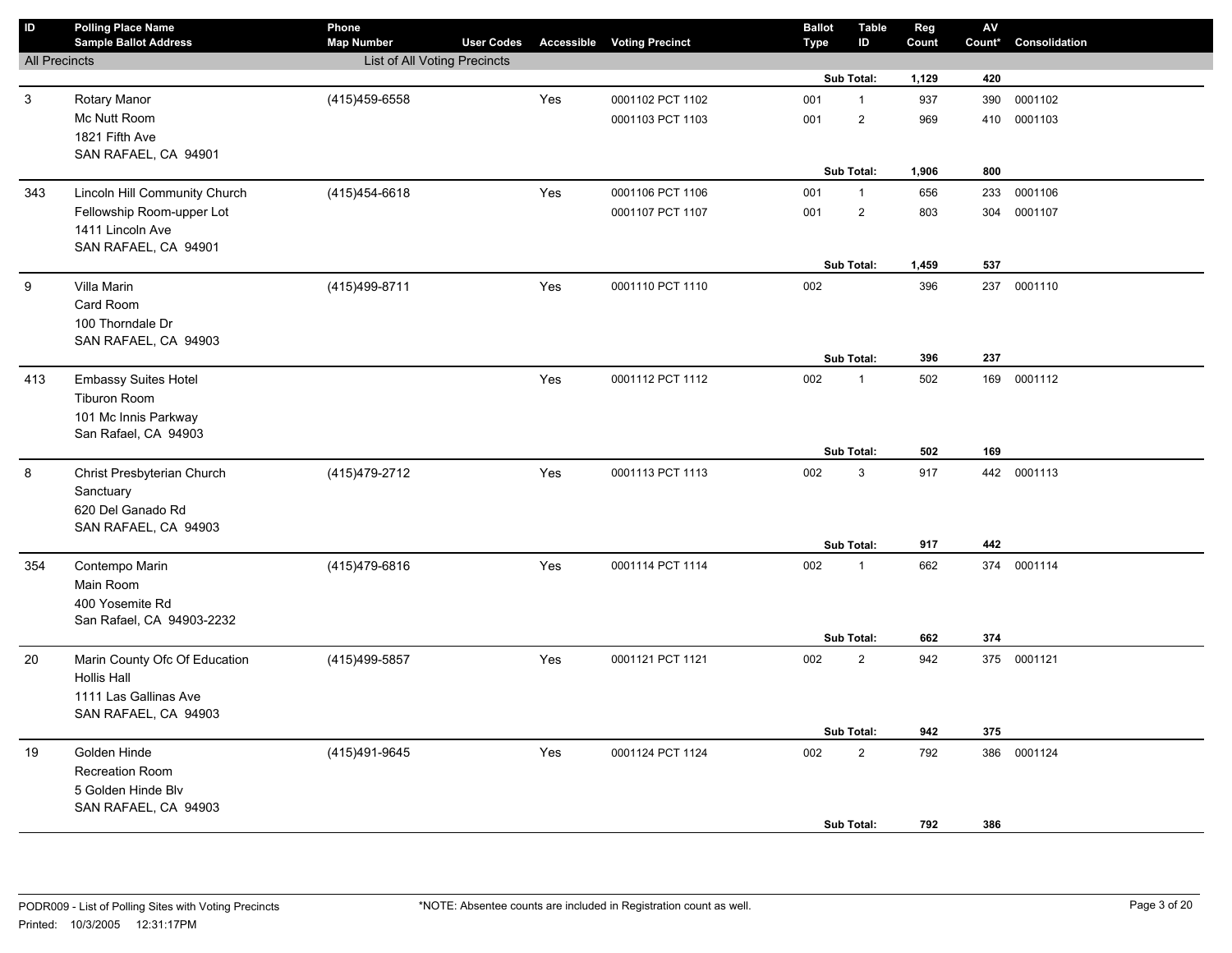| ID                   | <b>Polling Place Name</b><br><b>Sample Ballot Address</b> | Phone<br><b>Map Number</b>                | <b>User Codes</b> |               | <b>Accessible Voting Precinct</b> | <b>Ballot</b><br><b>Type</b> | <b>Table</b><br>ID | Reg<br>Count | $\mathsf{A}\mathsf{V}$<br>Count* | Consolidation              |
|----------------------|-----------------------------------------------------------|-------------------------------------------|-------------------|---------------|-----------------------------------|------------------------------|--------------------|--------------|----------------------------------|----------------------------|
| <b>All Precincts</b> |                                                           | List of All Voting Precincts              |                   |               |                                   |                              |                    |              |                                  |                            |
| 354                  | Contempo Marin                                            | (415)479-6816                             |                   | Yes           | 0001125 PCT 1125                  | 002                          | $\overline{2}$     | 609          | 243                              | 0001125                    |
|                      | Main Room                                                 |                                           |                   |               |                                   |                              |                    |              |                                  |                            |
|                      | 400 Yosemite Rd                                           |                                           |                   |               |                                   |                              |                    |              |                                  |                            |
|                      | San Rafael, CA 94903-2232                                 |                                           |                   |               |                                   |                              |                    |              |                                  |                            |
|                      |                                                           |                                           |                   |               |                                   |                              | Sub Total:         | 609          | 243                              |                            |
| 413                  | <b>Embassy Suites Hotel</b>                               |                                           |                   | Yes           | 0001126 PCT 1126                  | 003                          | $\overline{2}$     | 458          | 193                              | 0001126                    |
|                      | Tiburon Room                                              |                                           |                   |               |                                   |                              |                    |              |                                  |                            |
|                      | 101 Mc Innis Parkway                                      |                                           |                   |               |                                   |                              |                    |              |                                  |                            |
|                      | San Rafael, CA 94903                                      |                                           |                   |               |                                   |                              |                    |              |                                  |                            |
|                      |                                                           |                                           |                   |               |                                   |                              | Sub Total:         | 458          | 193                              |                            |
| 381                  | San Rafael Fire Station #5                                |                                           |                   | Yes           | 0001210 PCT 1210                  | 001                          | $\mathbf{1}$       | 977          | 508                              | 0001210                    |
|                      | Apparatus Floor                                           |                                           |                   |               | 0001211 PCT 1211                  | 001                          | $\overline{2}$     | 822          | 396                              | 0001211                    |
|                      | 955 Point San Pedro Rd                                    |                                           |                   |               |                                   |                              |                    |              |                                  |                            |
|                      | San Rafael, CA 94901                                      |                                           |                   |               |                                   |                              |                    |              |                                  |                            |
|                      |                                                           |                                           |                   |               |                                   |                              | Sub Total:         | 1,799        | 904                              |                            |
| 35                   | Venetia Oaks                                              | (415)507-0945                             |                   | Yes           | 0001500 PCT 1500                  | 004                          |                    | 737          | 344                              | 0001500                    |
|                      | Recreation Room                                           |                                           |                   |               |                                   |                              |                    |              |                                  |                            |
|                      | 263 N San Pedro Rd                                        |                                           |                   |               |                                   |                              |                    |              |                                  |                            |
|                      | San Rafael, CA 94903                                      |                                           |                   |               |                                   |                              |                    |              |                                  |                            |
|                      |                                                           |                                           |                   |               |                                   |                              | Sub Total:         | 737          | 344                              |                            |
| 97                   | <b>Carpenters Union Hall</b>                              | (415) 453-9236                            |                   | Yes           | 0002001 C - 2001                  | 001                          | $\mathbf{1}$       | 875          | 338                              | 0002903 0002906            |
|                      | Large Hall                                                |                                           |                   |               | 0002002 C - 2002                  | 001                          | $\overline{2}$     | 939          | 413                              | 0002904 0002905            |
|                      | 647 Lindaro St                                            |                                           |                   |               |                                   |                              |                    |              |                                  |                            |
|                      | San Rafael, CA 94901-3960                                 |                                           |                   |               |                                   |                              |                    |              |                                  |                            |
|                      |                                                           |                                           |                   |               |                                   |                              | Sub Total:         | 1,814        | 751                              |                            |
| 73                   | Ross School                                               | (415) 457-2705                            |                   | Yes           | 0002003 C - 2003                  | 005                          | $\mathbf{1}$       | 802          | 345                              | 0002400B 0002401           |
|                      | Front Hall                                                |                                           |                   |               |                                   |                              |                    |              |                                  |                            |
|                      | Lagunitas Rd                                              |                                           |                   |               |                                   |                              |                    |              |                                  |                            |
|                      | Ross, CA 94957                                            |                                           |                   |               |                                   |                              |                    |              |                                  |                            |
|                      |                                                           |                                           |                   |               |                                   |                              | Sub Total:         | 802          | 345                              |                            |
| 356                  | Cape Marin                                                | $\rightarrow$<br>$\sim 1000$ km s $^{-1}$ |                   | Yes           | 0002005 C - 2005                  | 008                          | $\mathbf{1}$       | 775          | 374                              | 0002104A 0002104B          |
|                      | Club House                                                |                                           |                   |               |                                   |                              |                    |              |                                  |                            |
|                      | Laderman Lane                                             |                                           |                   |               |                                   |                              |                    |              |                                  |                            |
|                      | Greenbrae, CA 94904-2482                                  |                                           |                   |               |                                   |                              |                    |              |                                  |                            |
|                      |                                                           |                                           |                   |               |                                   |                              | Sub Total:         | 775          | 374                              |                            |
| 372                  | Masonic Lodge                                             | (415)461-9970xpay                         |                   | $\mathsf{No}$ | 0002006 C - 2006                  | 008                          | $\mathbf{1}$       | 301          | 120                              | 0002112B 0002112C 0002112E |
|                      | Dining Room                                               |                                           |                   |               |                                   |                              |                    |              |                                  |                            |
|                      | 1122 Magnolia Ave                                         |                                           |                   |               |                                   |                              |                    |              |                                  |                            |
|                      | LARKSPUR, CA 94939                                        |                                           |                   |               |                                   |                              |                    |              |                                  |                            |
|                      |                                                           |                                           |                   |               |                                   |                              | Sub Total:         | 301          | 120                              |                            |
| 196                  | Redwoods Presbyterian Church                              | (415)924-4832                             |                   | No            | 0002009 C - 2009                  | 009                          |                    | 938          | 388                              | 0002110 0002111            |
|                      | Fellowship Hall                                           |                                           |                   |               |                                   |                              |                    |              |                                  |                            |
|                      | 110 Magnolia Ave                                          |                                           |                   |               |                                   |                              |                    |              |                                  |                            |
|                      | LARKSPUR, CA 94939                                        |                                           |                   |               |                                   |                              |                    |              |                                  |                            |
|                      |                                                           |                                           |                   |               |                                   |                              |                    |              |                                  |                            |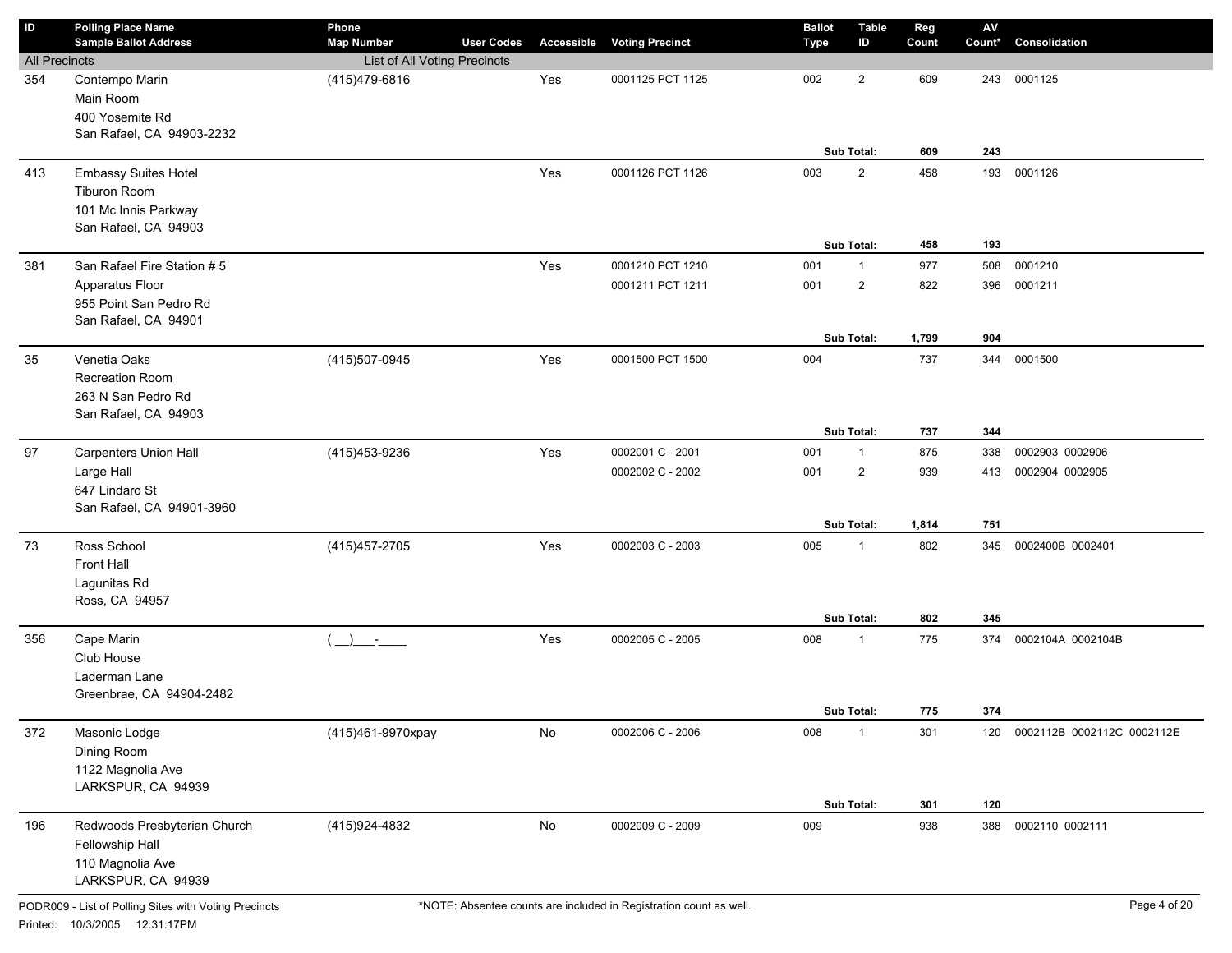| $\mathsf{ID}$        | <b>Polling Place Name</b><br><b>Sample Ballot Address</b>                                                          | Phone<br><b>Map Number</b>   | <b>User Codes</b> |     | <b>Accessible Voting Precinct</b> | <b>Ballot</b><br><b>Type</b> | <b>Table</b><br>ID      | Reg<br>Count | AV<br>Count* | Consolidation                          |
|----------------------|--------------------------------------------------------------------------------------------------------------------|------------------------------|-------------------|-----|-----------------------------------|------------------------------|-------------------------|--------------|--------------|----------------------------------------|
| <b>All Precincts</b> |                                                                                                                    | List of All Voting Precincts |                   |     |                                   |                              |                         |              |              |                                        |
|                      |                                                                                                                    |                              |                   |     |                                   |                              | Sub Total:              | 938          | 388          |                                        |
| 372                  | Masonic Lodge<br>Dining Room<br>1122 Magnolia Ave                                                                  | (415)461-9970xpay            |                   | No  | 0002010 C - 2010                  | 009                          | $\overline{2}$          | 602          | 258          | 0002112A 0002112D                      |
|                      | LARKSPUR, CA 94939                                                                                                 |                              |                   |     |                                   |                              |                         |              |              |                                        |
|                      |                                                                                                                    |                              |                   |     |                                   |                              | <b>Sub Total:</b>       | 602          | 258          |                                        |
| 383                  | Methodist Church Of San Rafael<br>Turley Hall-main Bldg Lower Level<br>9 Ross Valley Drive<br>SAN RAFAEL, CA 94901 | (415) 453-8716               |                   | Yes | 0002011 C - 2011                  | 010                          | 3<br>Sub Total:         | 789<br>789   | 359<br>359   | 0002200 0002203                        |
|                      |                                                                                                                    |                              |                   |     |                                   |                              |                         |              |              |                                        |
| 54                   | First Presbyterian Church Of San Anselmo<br>Fireside Room<br>72 Kensington Rd<br>San Anselmo, CA 94960             | (415)456-3713                |                   | Yes | 0002012 C - 2012                  | 010                          | $\mathbf{1}$            | 951          | 375          | 0002202 0002204                        |
|                      |                                                                                                                    |                              |                   |     |                                   |                              | Sub Total:              | 951          | 375          |                                        |
| 59                   | Prudential California Realty<br>Middle Room<br>1604 Sir Francis Drake Blv<br>SAN ANSELMO, CA 94960                 | (415) 457-7340               |                   | Yes | 0002013 C - 2013                  | 010                          | Sub Total:              | 958<br>958   | 385<br>385   | 0002208 0002209                        |
| 357                  | Ross Valley Fire Station #20                                                                                       | (415) 258-4620               |                   | Yes | 0002014 C - 2014                  | 010                          | $\mathbf{1}$            | 991          | 409          | 0002210 0002211                        |
|                      | Engine Room<br>Arroyo & Butterfield Rd<br>San Anselmo, CA 94960-1262                                               |                              |                   |     | 0002015 C - 2015                  | 010                          | $\overline{\mathbf{c}}$ | 974          | 390          | 0002212 0002213                        |
|                      |                                                                                                                    |                              |                   |     |                                   |                              | Sub Total:              | 1,965        | 799          |                                        |
| 75                   | Anthony Bacich School<br>Library<br>25 Mc Allister Ave<br>KENTFIELD, CA 94904                                      | (415) 925-2220               |                   | Yes | 0002016 C - 2016                  | 011                          | Sub Total:              | 660<br>660   | 327<br>327   | 0002500A 0002500B 0002501A<br>0002501C |
| 77                   | Kentfield Fire Station                                                                                             | (415) 453-3263               |                   | Yes | 0002017 C - 2017                  | 011                          |                         | 1,019        |              | 424 0002502 0002503                    |
|                      | Engine Room<br>1004 Sir Francis Drake Blvd<br>KENTFIELD, CA 94904                                                  |                              |                   |     |                                   |                              |                         |              |              |                                        |
|                      |                                                                                                                    |                              |                   |     |                                   |                              | Sub Total:              | 1,019        | 424          |                                        |
| 372                  | Masonic Lodge<br>Dining Room<br>1122 Magnolia Ave<br>LARKSPUR, CA 94939                                            | (415)461-9970xpay            |                   | No  | 0002018 C - 2018                  | 011                          | 3<br><b>Sub Total:</b>  | 887<br>887   | 451<br>451   | 0002505 0002506A 0002506B<br>0002506C  |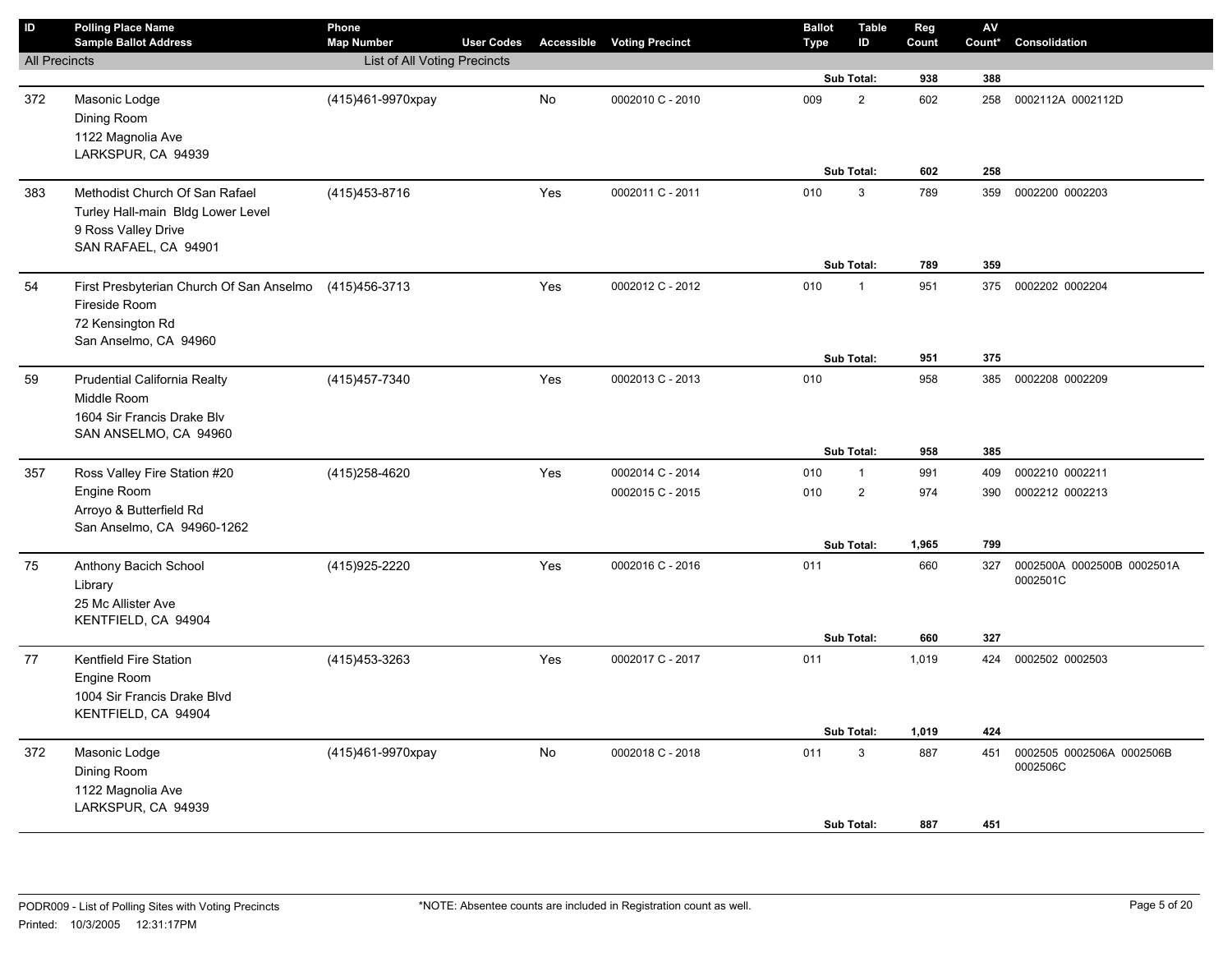| $\sf ID$             | <b>Polling Place Name</b><br><b>Sample Ballot Address</b>                                              | Phone<br><b>Map Number</b>   | <b>User Codes</b> |     | <b>Accessible Voting Precinct</b>    | <b>Ballot</b><br><b>Type</b> | <b>Table</b><br>ID             | Reg<br>Count | ${\sf AV}$<br>Count* | Consolidation |
|----------------------|--------------------------------------------------------------------------------------------------------|------------------------------|-------------------|-----|--------------------------------------|------------------------------|--------------------------------|--------------|----------------------|---------------|
| <b>All Precincts</b> |                                                                                                        | List of All Voting Precincts |                   |     |                                      |                              |                                |              |                      |               |
| 260                  | The Tamalpais<br>Auditorium<br>501 Via Casitas<br>GREENBRAE, CA 94904                                  | (415) 464-1716               |                   | Yes | 0002101 PCT 2101                     | 008                          | Sub Total:                     | 997<br>997   | 448<br>448           | 0002101       |
| 274                  | St Sebastian's Church                                                                                  | (415)461-0704                |                   | Yes | 0002102 PCT 2102                     | 008                          | $\mathbf{1}$                   | 862          | 411                  | 0002102       |
|                      | Parish Hall<br>373 Bon Air Rd<br>KENTFIELD, CA 94904                                                   |                              |                   |     |                                      |                              | Sub Total:                     | 862          | 411                  |               |
| 356                  | Cape Marin                                                                                             | $\rightarrow$<br><u>an A</u> |                   | Yes | 0002103 PCT 2103                     | 008                          | $\overline{2}$                 | 565          | 284                  | 0002103       |
|                      | Club House<br>Laderman Lane<br>Greenbrae, CA 94904-2482                                                |                              |                   |     |                                      |                              | Sub Total:                     | 565          | 284                  |               |
| 193                  | Hall Middle School                                                                                     | (415)927-6980x2255           |                   | Yes | 0002107 PCT 2107                     | 009                          | $\mathbf{1}$                   | 483          | 189                  | 0002107       |
|                      | <b>Band Room</b><br>200 Doherty Dr<br>Larkspur, CA 94939-1532                                          |                              |                   |     |                                      |                              |                                |              |                      |               |
|                      |                                                                                                        |                              |                   |     |                                      |                              | Sub Total:                     | 483          | 189                  |               |
| 194                  | St Patrick's Church                                                                                    | (415)924-0600                |                   | No  | 0002108 PCT 2108                     | 009                          | $\mathbf{1}$                   | 831          | 348                  | 0002108       |
|                      | <b>Healy Hall</b><br>Magnolia & King Streets<br>Larkspur, CA 94939-1943                                |                              |                   |     | 0002109 PCT 2109                     | 009                          | $\overline{2}$                 | 567          | 231                  | 0002109       |
|                      |                                                                                                        |                              |                   |     |                                      |                              | Sub Total:                     | 1,398        | 579                  |               |
| 54                   | First Presbyterian Church Of San Anselmo<br>Fireside Room<br>72 Kensington Rd<br>San Anselmo, CA 94960 | (415) 456-3713               |                   | Yes | 0002201 PCT 2201                     | 010                          | $\overline{2}$                 | 588          | 210                  | 0002201       |
|                      |                                                                                                        |                              |                   |     |                                      |                              | Sub Total:                     | 588          | 210                  | 0002205       |
| 83                   | American Legion Hall                                                                                   | (415)459-9932xpay            |                   | Yes | 0002205 PCT 2205<br>0002206 PCT 2206 | 010<br>010                   | $\mathbf{1}$<br>$\overline{2}$ | 1,033<br>935 | 400                  | 375 0002206   |
|                      | (Log Cabin)<br>20 Veterans Way<br>SAN ANSELMO, CA 94960                                                |                              |                   |     |                                      |                              |                                |              |                      |               |
|                      |                                                                                                        |                              |                   |     |                                      |                              | Sub Total:                     | 1,968        | 775                  |               |
| 58                   | Ross Valley Fire Station #19<br>Engine Room<br>777 San Anselmo Ave<br>SAN ANSELMO, CA 94960            | (415) 258-4686               |                   | Yes | 0002207 PCT 2207                     | 010                          |                                | 880          |                      | 265 0002207   |
|                      |                                                                                                        |                              |                   |     |                                      |                              | Sub Total:                     | 880          | 265                  |               |
| 267                  | Fairfax Women's Club                                                                                   | (415) 453-1584               |                   | Yes | 0002301 PCT 2301                     | 012                          | $\mathbf{1}$                   | 839          | 289                  | 0002301       |
|                      | Main Room<br>46 Park Rd<br>FAIRFAX, CA 94930                                                           |                              |                   |     | 0002302 PCT 2302                     | 012                          | $\overline{c}$                 | 883          | 339                  | 0002302       |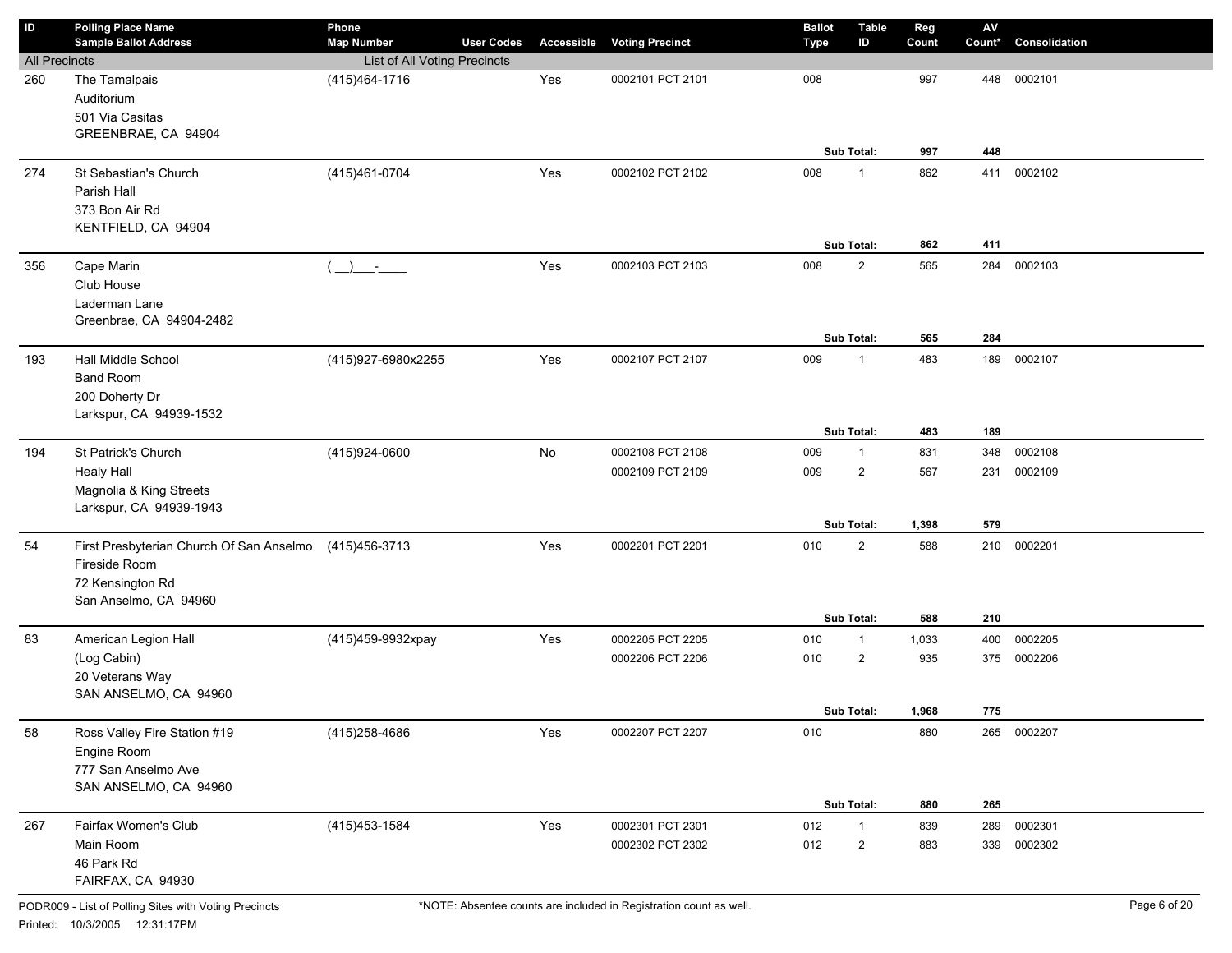| $\sf ID$             | <b>Polling Place Name</b><br><b>Sample Ballot Address</b> | Phone<br><b>Map Number</b>   | <b>User Codes</b> |     | <b>Accessible Voting Precinct</b> | <b>Ballot</b><br><b>Type</b> | <b>Table</b><br>ID      | Reg<br>Count | AV<br>Count* | Consolidation |
|----------------------|-----------------------------------------------------------|------------------------------|-------------------|-----|-----------------------------------|------------------------------|-------------------------|--------------|--------------|---------------|
| <b>All Precincts</b> |                                                           | List of All Voting Precincts |                   |     |                                   |                              |                         |              |              |               |
|                      |                                                           |                              |                   |     |                                   |                              | Sub Total:              | 1,722        | 628          |               |
| 66                   | <b>Fairfax Fire Station</b>                               | (415) 258-4621               |                   | Yes | 0002303 PCT 2303                  | 012                          |                         | 874          | 263          | 0002303       |
|                      | Engine Room                                               |                              |                   |     |                                   |                              |                         |              |              |               |
|                      | Corner Bolinas & Park                                     |                              |                   |     |                                   |                              |                         |              |              |               |
|                      | FAIRFAX, CA 94930                                         |                              |                   |     |                                   |                              |                         |              |              |               |
|                      |                                                           |                              |                   |     |                                   |                              | Sub Total:              | 874          | 263          |               |
| 268                  | Fairfax Regional Library                                  | (415) 453-4517               |                   | Yes | 0002304 PCT 2304                  | 012                          |                         | 944          |              | 359 0002304   |
|                      | <b>Meeting Room</b><br>2097 Sir Francis Drake Blvd        |                              |                   |     |                                   |                              |                         |              |              |               |
|                      | Fairfax, CA 94930-1115                                    |                              |                   |     |                                   |                              |                         |              |              |               |
|                      |                                                           |                              |                   |     |                                   |                              | Sub Total:              | 944          | 359          |               |
| 334                  | <b>Bennett House</b>                                      | (415) 457-7318               |                   | Yes | 0002305 PCT 2305                  | 012                          |                         | 813          | 281          | 0002305       |
|                      | Community Room/1st Floor                                  |                              |                   |     |                                   |                              |                         |              |              |               |
|                      | Claus Dr & Taylor Dr                                      |                              |                   |     |                                   |                              |                         |              |              |               |
|                      | FAIRFAX, CA 94930                                         |                              |                   |     |                                   |                              |                         |              |              |               |
|                      |                                                           |                              |                   |     |                                   |                              | Sub Total:              | 813          | 281          |               |
| 68                   | Manor School                                              | (415) 453-1544               |                   | No  | 0002306 PCT 2306                  | 012                          | $\mathbf{1}$            | 770          | 287          | 0002306       |
|                      | Multi-purpose Room                                        |                              |                   |     |                                   |                              |                         |              |              |               |
|                      | 150 Oak Manor Dr                                          |                              |                   |     |                                   |                              |                         |              |              |               |
|                      | FAIRFAX, CA 94930                                         |                              |                   |     |                                   |                              | Sub Total:              | 770          | 287          |               |
|                      | Ross School                                               | (415) 457-2705               |                   | Yes | 0002402 PCT 2402                  | 005                          | $\sqrt{2}$              | 825          | 374          | 0002402       |
| 73                   | <b>Front Hall</b>                                         |                              |                   |     |                                   |                              |                         |              |              |               |
|                      | Lagunitas Rd                                              |                              |                   |     |                                   |                              |                         |              |              |               |
|                      | Ross, CA 94957                                            |                              |                   |     |                                   |                              |                         |              |              |               |
|                      |                                                           |                              |                   |     |                                   |                              | Sub Total:              | 825          | 374          |               |
| 372                  | Masonic Lodge                                             | (415)461-9970xpay            |                   | No  | 0002504 PCT 2504                  | 011                          | $\overline{\mathbf{4}}$ | 471          | 229          | 0002504       |
|                      | Dining Room                                               |                              |                   |     |                                   |                              |                         |              |              |               |
|                      | 1122 Magnolia Ave                                         |                              |                   |     |                                   |                              |                         |              |              |               |
|                      | LARKSPUR, CA 94939                                        |                              |                   |     |                                   |                              |                         |              |              |               |
|                      |                                                           |                              |                   |     |                                   |                              | Sub Total:              | 471          | 229          |               |
| 247                  | Sleepy Hollow Homes Association                           | (415) 453-1462               |                   | Yes | 0002600 PCT 2600                  | 013                          | $\mathbf{1}$            | 627          | 257          | 0002600       |
|                      | Main Room With Fireplace                                  |                              |                   |     |                                   |                              |                         |              |              |               |
|                      | 1317 Butterfield Rd                                       |                              |                   |     |                                   |                              |                         |              |              |               |
|                      | San Anselmo, CA 94960-1055                                |                              |                   |     |                                   |                              | Sub Total:              | 627          | 257          |               |
|                      | Sleepy Hollow Presbyterian Church                         |                              |                   | Yes | 0002601 PCT 2601                  | 013                          |                         | 515          | 230          | 0002601       |
| 81                   | Downstairs Room                                           | (415) 453-8221               |                   |     |                                   |                              |                         |              |              |               |
|                      | 100 Tarry Rd                                              |                              |                   |     |                                   |                              |                         |              |              |               |
|                      | San Anselmo, CA 94960-1066                                |                              |                   |     |                                   |                              |                         |              |              |               |
|                      |                                                           |                              |                   |     |                                   |                              | Sub Total:              | 515          | 230          |               |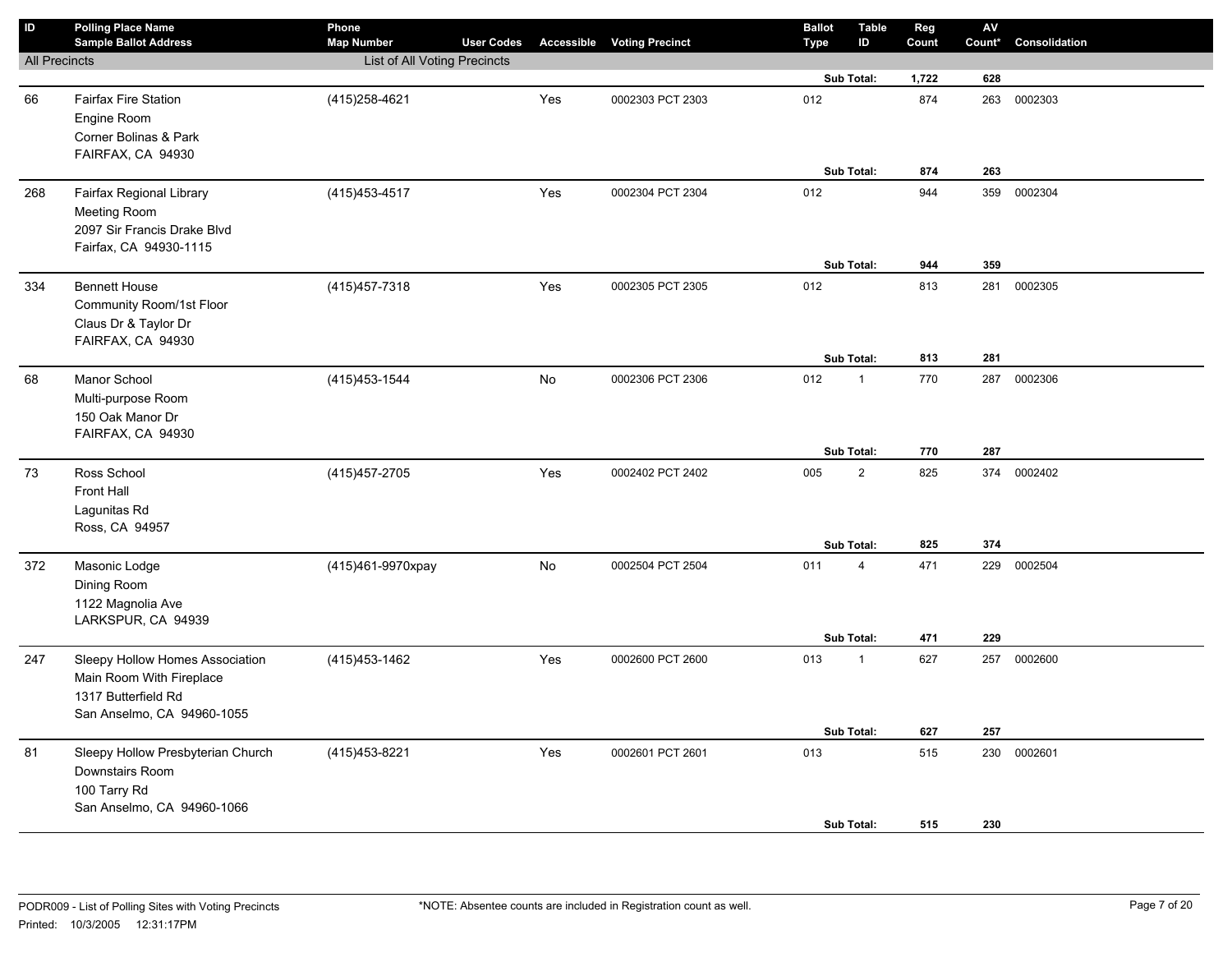| $\sf ID$             | <b>Polling Place Name</b><br><b>Sample Ballot Address</b>                                                        | Phone<br><b>Map Number</b>   | <b>User Codes</b> |     | <b>Accessible Voting Precinct</b> | <b>Ballot</b><br><b>Type</b> | <b>Table</b><br>ID           | Reg<br>Count   | $\mathsf{AV}$<br>Count* | Consolidation                                  |
|----------------------|------------------------------------------------------------------------------------------------------------------|------------------------------|-------------------|-----|-----------------------------------|------------------------------|------------------------------|----------------|-------------------------|------------------------------------------------|
| <b>All Precincts</b> |                                                                                                                  | List of All Voting Precincts |                   |     |                                   |                              |                              |                |                         |                                                |
| 247                  | Sleepy Hollow Homes Association<br>Main Room With Fireplace<br>1317 Butterfield Rd<br>San Anselmo, CA 94960-1055 | (415) 453-1462               |                   | Yes | 0002602 PCT 2602                  | 013                          | $\overline{2}$<br>Sub Total: | 468<br>468     | 224<br>224              | 0002602                                        |
| 68                   | Manor School<br>Multi-purpose Room<br>150 Oak Manor Dr<br>FAIRFAX, CA 94930                                      | (415) 453-1544               |                   | No  | 0002701 PCT 2701                  | 013                          | $\overline{2}$<br>Sub Total: | 608<br>608     | 252<br>252              | 0002701                                        |
| 274                  | St Sebastian's Church                                                                                            | (415) 461-0704               |                   | Yes | 0002800 PCT 2800                  | 011                          | $\overline{2}$               | 618            | 322                     | 0002800                                        |
|                      | Parish Hall<br>373 Bon Air Rd<br>KENTFIELD, CA 94904                                                             |                              |                   |     | 0002801 PCT 2801                  | 011                          | 3<br>Sub Total:              | 429<br>1,047   | 188<br>510              | 0002801                                        |
|                      |                                                                                                                  |                              |                   |     |                                   |                              |                              |                |                         |                                                |
| 359                  | San Rafael Community Center<br>Lounge<br>618 B St<br>SAN RAFAEL, CA 94901                                        | (415) 485-3333               |                   | Yes | 0002902 PCT 2902                  | 001                          | $\mathbf{1}$<br>Sub Total:   | 595<br>595     | 270<br>270              | 0002902                                        |
| $\overline{4}$       | First Presbyterian Church<br>Canoles Hall (enter Mission Ave)<br>1510 5th Ave<br>San Rafael, CA 94901            | (415) 456-6760               |                   | Yes | 0002907 PCT 2907                  | 001                          | $\overline{2}$<br>Sub Total: | 678            | 217<br>217              | 0002907                                        |
|                      |                                                                                                                  |                              |                   |     |                                   |                              |                              | 678            |                         |                                                |
| 359                  | San Rafael Community Center<br>Lounge<br>618 B St<br>SAN RAFAEL, CA 94901                                        | (415) 485-3333               |                   | Yes | 0002908 PCT 2908                  | 001                          | $\overline{2}$<br>Sub Total: | 756<br>756     | 223<br>223              | 0002908                                        |
| 112                  | Almonte Improvement Club<br>Large Hall<br>Almonte & Wisteria Way<br>Mill Valley, CA 94941-4138                   | (415)388-9863xPay            |                   | No  | 0003001 C - 3001                  | 005                          | $\mathbf{1}$                 | 1,104          | 435                     | 0003501 0003504B 0003504C<br>0003508B 0003508C |
|                      |                                                                                                                  |                              |                   |     |                                   |                              | Sub Total:                   | 1,104          | 435                     |                                                |
| 153                  | <b>Strawberry Shores Office</b><br>Recreation Room<br>111 Seminary Dr.<br>MILL VALLEY, CA 94941                  | (415)383-6688                |                   | Yes | 0003004 C - 3004                  | 005                          | Sub Total:                   | 1,088<br>1,088 | 462                     | 462 0003700 0003706                            |
| 311                  | So Marin Fire Protection Dist                                                                                    | (415)388-8182                |                   | Yes | 0003005 C - 3005                  | 005                          |                              | 893            | 397                     | 0003701 0003703                                |
|                      | <b>Training Room</b><br>308 Reed Blvd<br>MILL VALLEY, CA 94941                                                   |                              |                   |     |                                   |                              |                              |                |                         |                                                |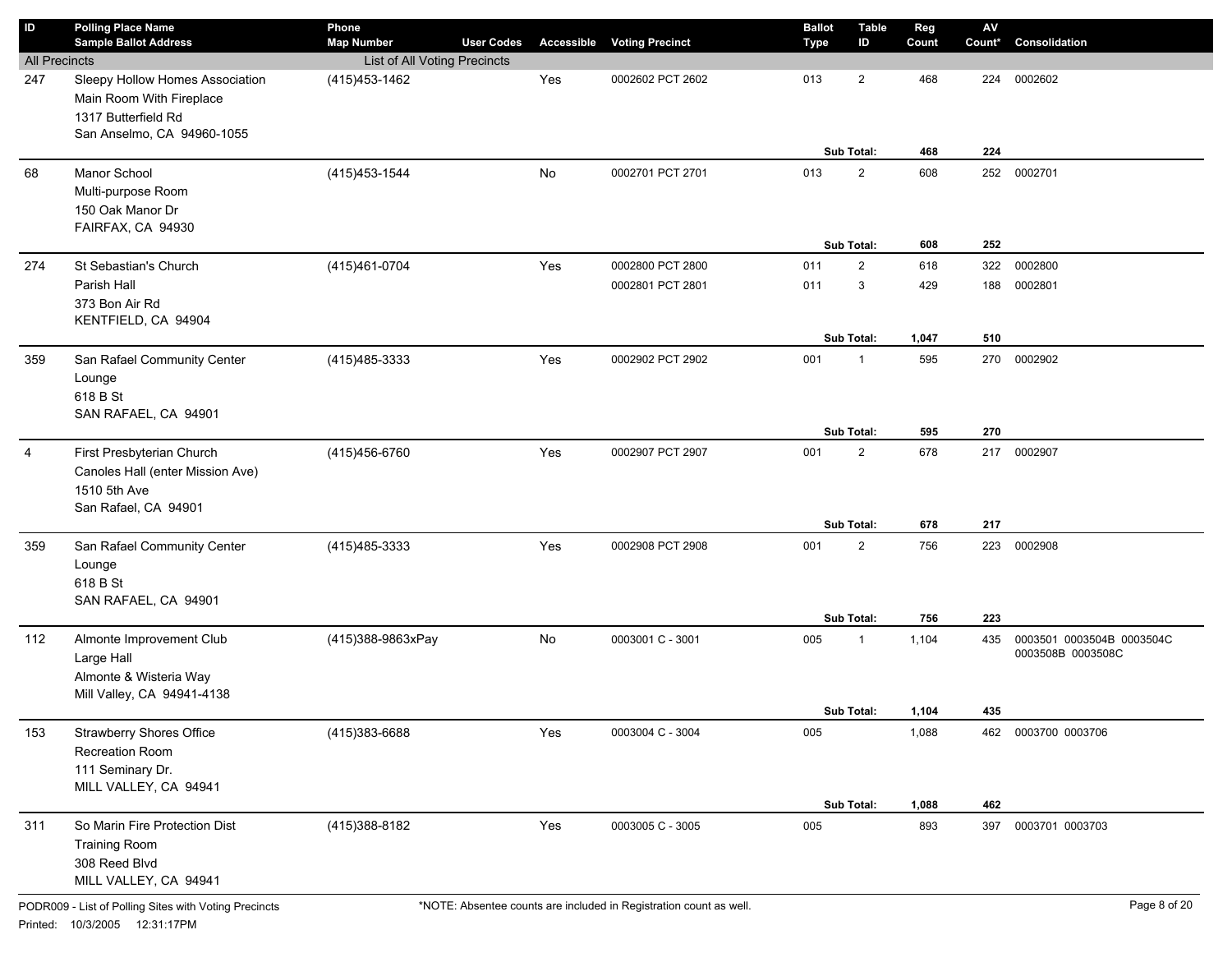| $\mathsf{ID}$        | <b>Polling Place Name</b><br><b>Sample Ballot Address</b>                                                    | Phone<br><b>Map Number</b>   | <b>User Codes</b> |     | <b>Accessible Voting Precinct</b> | <b>Ballot</b><br><b>Type</b> | <b>Table</b><br>ID | Reg<br>Count   | AV<br>Count* | Consolidation                                            |
|----------------------|--------------------------------------------------------------------------------------------------------------|------------------------------|-------------------|-----|-----------------------------------|------------------------------|--------------------|----------------|--------------|----------------------------------------------------------|
| <b>All Precincts</b> |                                                                                                              | List of All Voting Precincts |                   |     |                                   |                              |                    |                |              |                                                          |
|                      |                                                                                                              |                              |                   |     |                                   |                              | Sub Total:         | 893            | 397          |                                                          |
| 122                  | Tiburon Baptist Church<br>Conference Room<br>445 Greenwood Beach Rd                                          | (415)388-3900                |                   | Yes | 0003007 C - 3007                  | 005                          | $\mathbf{1}$       | 498            | 211          | 0003704A 0003704B 0003704C<br>0003704E 0003704F 0003704G |
|                      | TIBURON, CA 94920                                                                                            |                              |                   |     |                                   |                              |                    |                |              |                                                          |
| 100                  | Sausalito Woman's Club<br>Main Hall<br>120 Central Ave                                                       | (415) 332-2700               |                   | No  | 0003008 C - 3008                  | 014                          | Sub Total:         | 498<br>958     | 211<br>381   | 0003100 0003101                                          |
|                      | Sausalito, CA 94965                                                                                          |                              |                   |     |                                   |                              | Sub Total:         | 958            | 381          |                                                          |
| 101                  | Star Of Sea Catholic Church<br>Parish Hall<br>180 Harrison Ave<br>SAUSALITO, CA 94965                        | (415)332-9760xpay            |                   | Yes | 0003009 C - 3009                  | 014                          | 1                  | 951            | 398          | 0003102 0003103                                          |
|                      |                                                                                                              |                              |                   |     |                                   |                              | <b>Sub Total:</b>  | 951            | 398          |                                                          |
| 364                  | Marin Community Services Dist<br>Fireside Lounge<br>630 Drake Ave<br>MARIN CITY, CA 94965                    | (415) 332-1441               |                   | No  | 0003010 C - 3010                  | 014                          | $\mathbf{1}$       | 617            | 276          | 0003600A 0003602                                         |
|                      |                                                                                                              |                              |                   |     |                                   |                              | Sub Total:         | 617            | 276          |                                                          |
| 310                  | Sewerage Agency Of So Marin<br>Conference Room<br>450 Sycamore Ave<br>Mill Valley, CA 94941-2232             | (415) 388-2402 17            |                   | Yes | 0003011 C - 3011                  | 015                          |                    | 1,030          | 450          | 0003202 0003203                                          |
|                      |                                                                                                              |                              |                   |     |                                   |                              | Sub Total:         | 1,030          | 450          |                                                          |
| 114                  | Episcopal Church Of Our Savior<br>Lovell Entrance - Fireside Room<br>10 Old Mill St<br>MILL VALLEY, CA 94941 | (415) 388-1907               |                   | Yes | 0003012 C - 3012                  | 015                          | Sub Total:         | 1,031<br>1,031 | 431<br>431   | 0003205 0003206                                          |
| 278                  | Our Lady Of Mt Carmel Church<br>O Brien Hall (use Church Park Lot)<br>3 Oakdale Ave<br>MILL VALLEY, CA 94941 | (415)388-4190                |                   | Yes | 0003013 C - 3013                  | 015                          | $\mathbf{1}$       | 990            | 403          | 0003208 0003210                                          |
|                      |                                                                                                              |                              |                   |     |                                   |                              | Sub Total:         | 990            | 403          |                                                          |
| 280                  | Park School                                                                                                  | (415)388-6059                |                   | Yes | 0003014 C - 3014                  | 015                          | $\mathbf{1}$       | 917            | 384          | 0003211A 0003214                                         |
|                      | Auditorium<br>360 E. Blithedale Ave<br>Mill Valley, CA 94941-2140                                            |                              |                   |     | 0003015 C - 3015                  | 015                          | $\overline{2}$     | 901            | 343          | 0003212 0003213                                          |
|                      |                                                                                                              |                              |                   |     |                                   |                              | <b>Sub Total:</b>  | 1,818          | 727          |                                                          |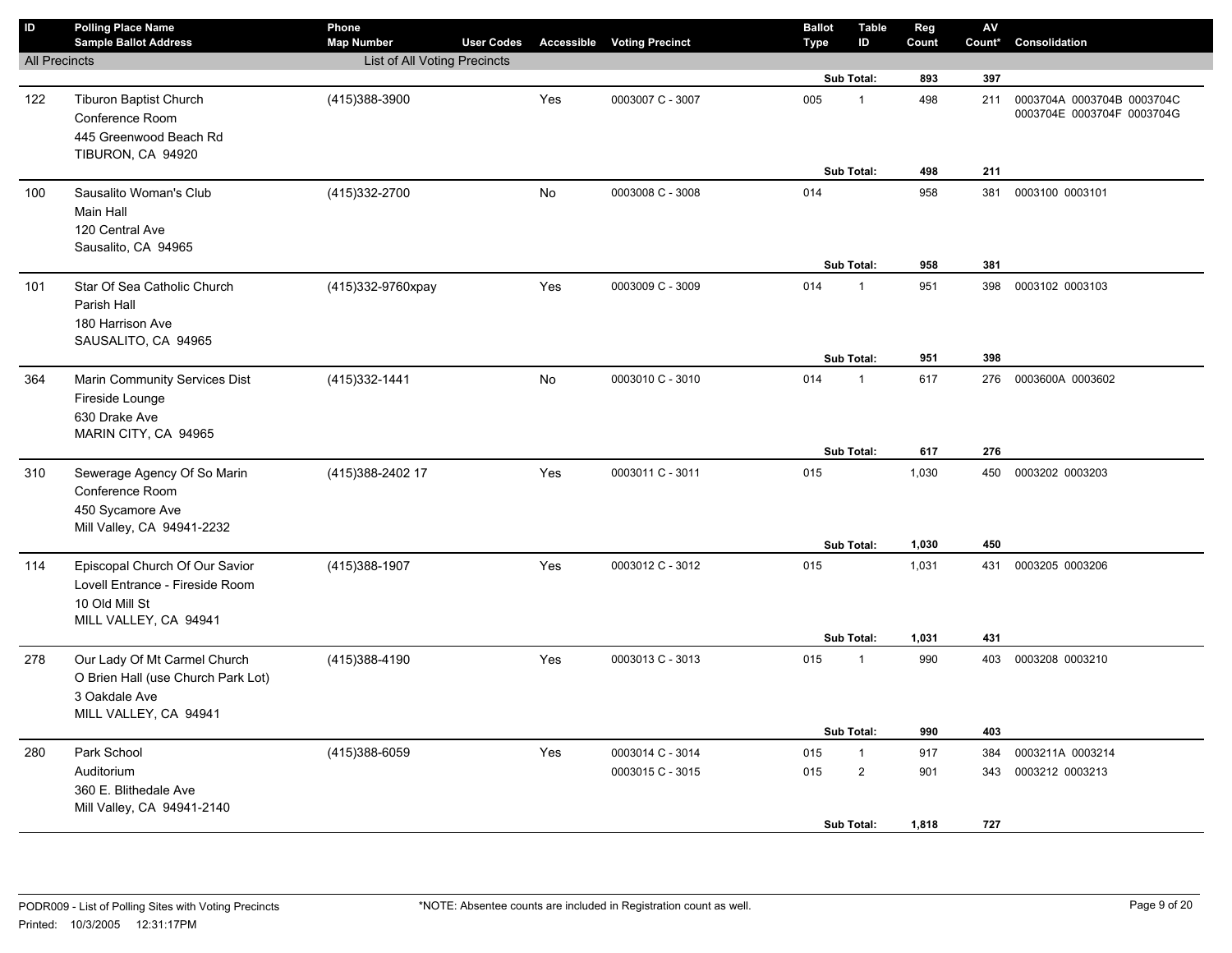| ID                   | <b>Polling Place Name</b><br><b>Sample Ballot Address</b>                                       | Phone<br><b>Map Number</b>   | <b>User Codes</b> |     | <b>Accessible Voting Precinct</b>                        | <b>Ballot</b><br>Type | <b>Table</b><br>ID                   | Reg<br>Count               | ${\sf AV}$<br>Count*       | Consolidation                         |
|----------------------|-------------------------------------------------------------------------------------------------|------------------------------|-------------------|-----|----------------------------------------------------------|-----------------------|--------------------------------------|----------------------------|----------------------------|---------------------------------------|
| <b>All Precincts</b> |                                                                                                 | List of All Voting Precincts |                   |     |                                                          |                       |                                      |                            |                            |                                       |
| 396                  | Mill Valley Community Ctr<br>Forest Room<br>180 Camino Alto<br>Mill Valley, CA 94941-4603       | (415) 383-1370               |                   | Yes | 0003016 C - 3016                                         | 015                   | -1<br>Sub Total:                     | 1,048<br>1,048             | 475<br>475                 | 0003215 0003217                       |
| 411                  | <b>Tiburon Baptist Church</b><br>Classroom<br>445 Greenwood Beach Rd<br>Tiburon, CA 94920       |                              |                   | Yes | 0003018 C - 3018                                         | 016                   | <b>Sub Total:</b>                    | 928<br>928                 | 468<br>468                 | 0003307B 0003307C                     |
| 123                  | Shepherd Of Hills Lutheran Church<br>Narthex<br>9 Shepherd Way<br>TIBURON, CA 94920             | (415) 435-1528               |                   | Yes | 0003021 C - 3021                                         | 017                   | $\mathbf{1}$<br>Sub Total:           | 677<br>677                 | 343<br>343                 | 0003800 0003801                       |
| 342                  | Tam Valley Community Ctr<br>Main Auditorium Hall<br>203 Marin Ave<br>Mill Valley, CA 94941-4068 | (415)388-9822xPay            |                   | Yes | 0003022 C - 3022                                         | 018                   | $\mathbf 1$<br><b>Sub Total:</b>     | 864<br>864                 | 327<br>327                 | 0003500 0003506A 0003506B<br>0003506C |
| 112                  | Almonte Improvement Club<br>Large Hall<br>Almonte & Wisteria Way<br>Mill Valley, CA 94941-4138  | (415)388-9863xPay            |                   | No  | 0003023 C - 3023                                         | 018                   | $\overline{2}$<br><b>Sub Total:</b>  | 605<br>605                 | 289<br>289                 | 0003504A 0003505 0003508A             |
| 364                  | Marin Community Services Dist<br>Fireside Lounge<br>630 Drake Ave<br>MARIN CITY, CA 94965       | (415) 332-1441               |                   | No  | 0003025 C - 3025                                         | 019                   | $\overline{2}$<br><b>Sub Total:</b>  | 606<br>606                 | 252<br>252                 | 0003600G                              |
| 101                  | Star Of Sea Catholic Church<br>Parish Hall<br>180 Harrison Ave<br>SAUSALITO, CA 94965           | (415)332-9760xpay            |                   | Yes | 0003104 PCT 3104                                         | 014                   | $\overline{2}$<br>Sub Total:         | 771<br>771                 | 267<br>267                 | 0003104                               |
| 387                  | Sausalito City Hall<br><b>Council Chambers</b><br>420 Litho Street<br>SAUSALITO, CA 94965       | (415) 289-4100               |                   | Yes | 0003105 PCT 3105<br>0003106 PCT 3106<br>0003107 PCT 3107 | 014<br>014<br>014     | $\mathbf{1}$<br>2<br>3<br>Sub Total: | 825<br>766<br>791<br>2,382 | 297<br>385<br>322<br>1,004 | 0003105<br>0003106<br>0003107         |
| 396                  | Mill Valley Community Ctr<br>Forest Room<br>180 Camino Alto<br>Mill Valley, CA 94941-4603       | (415) 383-1370               |                   | Yes | 0003201 PCT 3201                                         | 015                   | $\overline{2}$                       | 592                        |                            | 343 0003201                           |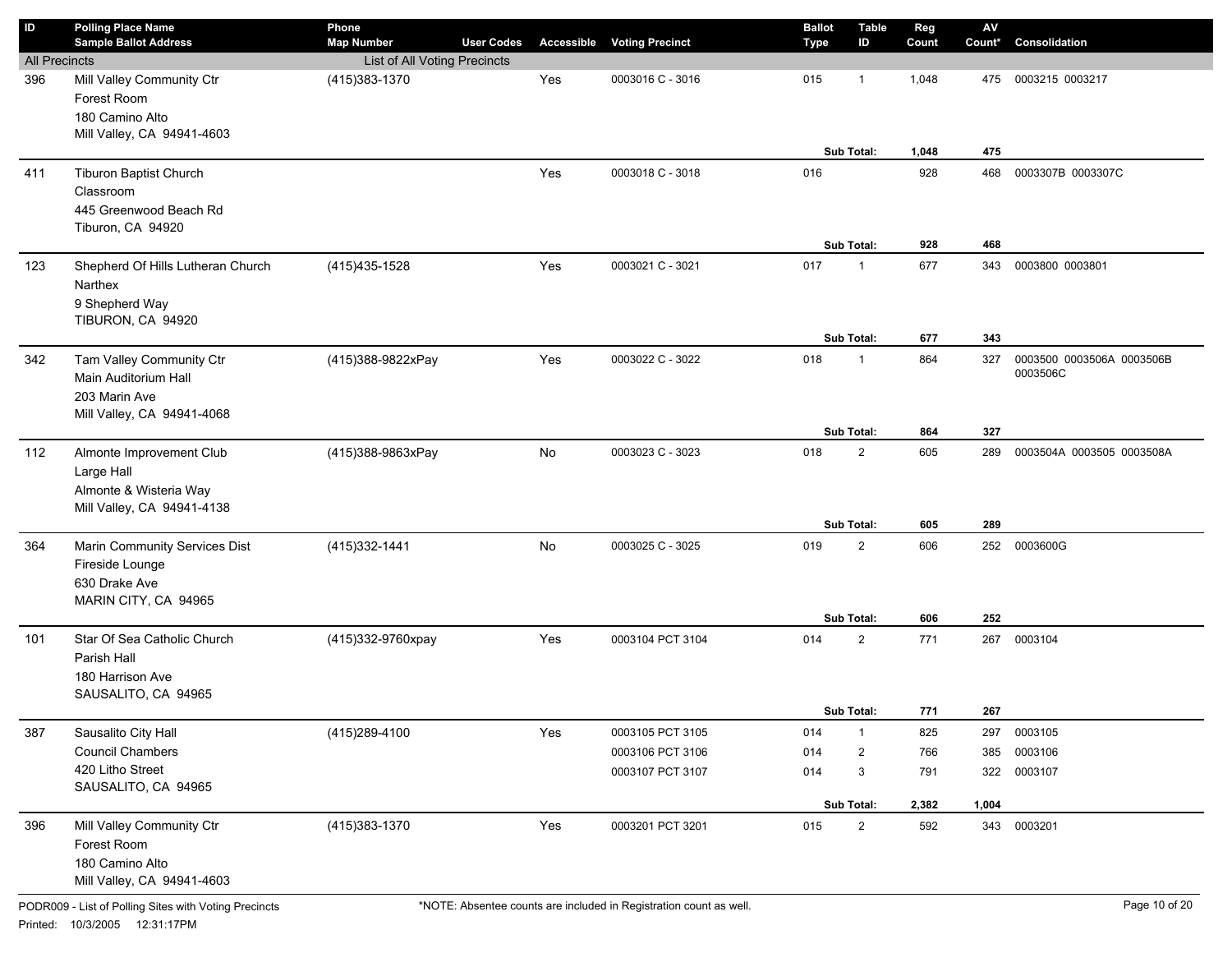| $\mathsf{ID}$        | <b>Polling Place Name</b><br><b>Sample Ballot Address</b>                                                    | Phone<br><b>Map Number</b>   | <b>User Codes</b> |     | <b>Accessible Voting Precinct</b>                        | <b>Ballot</b><br><b>Type</b> |            | <b>Table</b><br>ID               | Reg<br>Count               | ${\sf AV}$<br>Count*       | Consolidation                 |
|----------------------|--------------------------------------------------------------------------------------------------------------|------------------------------|-------------------|-----|----------------------------------------------------------|------------------------------|------------|----------------------------------|----------------------------|----------------------------|-------------------------------|
| <b>All Precincts</b> |                                                                                                              | List of All Voting Precincts |                   |     |                                                          |                              |            |                                  |                            |                            |                               |
|                      |                                                                                                              |                              |                   |     |                                                          |                              | Sub Total: |                                  | 592                        | 343                        |                               |
| 308                  | Mill Valley City Hall<br>2nd Floor Conference Room<br>26 Corte Madera Ave<br>MILL VALLEY, CA 94941           | (415)388-4033x127            |                   | Yes | 0003204 PCT 3204                                         | 015                          |            |                                  | 875                        | 353                        | 0003204                       |
|                      |                                                                                                              |                              |                   |     |                                                          |                              | Sub Total: |                                  | 875                        | 353                        |                               |
| 278                  | Our Lady Of Mt Carmel Church<br>O Brien Hall (use Church Park Lot)<br>3 Oakdale Ave<br>MILL VALLEY, CA 94941 | (415) 388-4190               |                   | Yes | 0003207 PCT 3207                                         | 015                          | Sub Total: | $\mathbf 2$                      | 937<br>937                 | 401<br>401                 | 0003207                       |
| 396                  | Mill Valley Community Ctr<br>Forest Room<br>180 Camino Alto<br>Mill Valley, CA 94941-4603                    | (415) 383-1370               |                   | Yes | 0003209 PCT 3209                                         | 015                          | Sub Total: | $\mathbf{3}$                     | 450<br>450                 | 189<br>189                 | 0003209                       |
| 121                  | The Redwoods                                                                                                 | (415) 383-2741               |                   | Yes | 0003216 PCT 3216                                         | 015                          |            |                                  | 494                        | 257                        | 0003216                       |
|                      | Auditorium<br>40 Camino Alto<br>MILL VALLEY, CA 94941                                                        |                              |                   |     |                                                          |                              | Sub Total: |                                  | 494                        | 257                        |                               |
| 123                  | Shepherd Of Hills Lutheran Church<br>Narthex<br>9 Shepherd Way<br>TIBURON, CA 94920                          | (415) 435-1528               |                   | Yes | 0003301 PCT 3301                                         | 016                          |            | $\mathbf 2$                      | 872                        | 397                        | 0003301                       |
|                      |                                                                                                              |                              |                   |     |                                                          |                              | Sub Total: |                                  | 872                        | 397                        |                               |
| 124                  | Del Mar School<br>Library<br>105 Avenida Miraflores<br>Tiburon, CA 94920                                     |                              |                   | Yes | 0003302 PCT 3302                                         | 016                          | Sub Total: |                                  | 992<br>992                 | 493<br>493                 | 0003302                       |
| 122                  | <b>Tiburon Baptist Church</b><br>Conference Room<br>445 Greenwood Beach Rd<br>TIBURON, CA 94920              | (415)388-3900                |                   | Yes | 0003303 PCT 3303                                         | 016                          |            | $\overline{2}$                   | 614                        |                            | 269 0003303                   |
|                      |                                                                                                              |                              |                   |     |                                                          |                              | Sub Total: |                                  | 614                        | 269                        |                               |
| 335                  | <b>Tiburon Town Hall</b><br><b>Council Chambers</b><br>1505 Tiburon Blvd<br>Tiburon, CA 94920                | (415) 435-7389               |                   | Yes | 0003304 PCT 3304<br>0003305 PCT 3305<br>0003306 PCT 3306 | 016<br>016<br>016            | Sub Total: | $\mathbf{1}$<br>$\mathbf 2$<br>3 | 843<br>840<br>589<br>2,272 | 403<br>382<br>270<br>1,055 | 0003304<br>0003305<br>0003306 |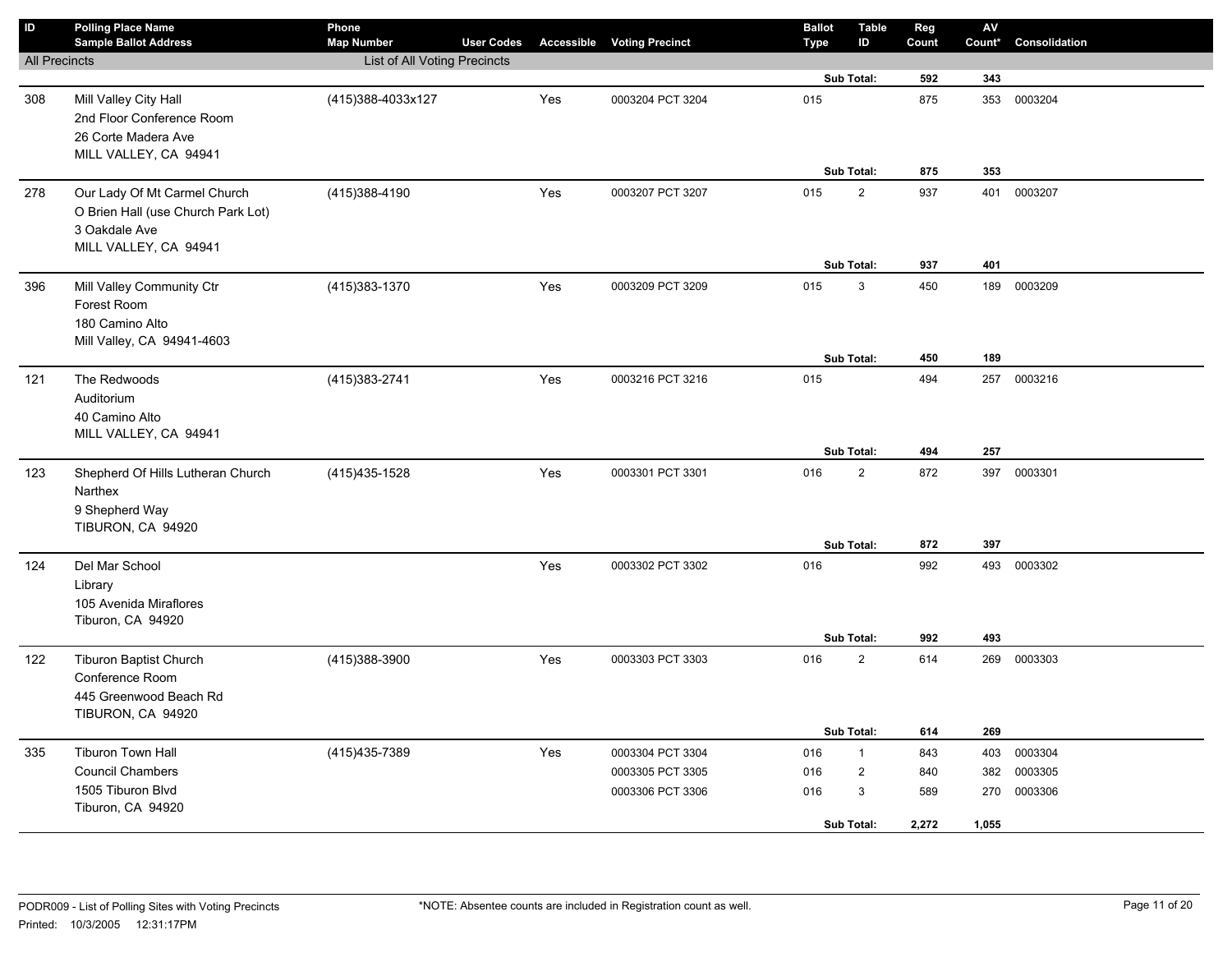| ID                   | <b>Polling Place Name</b>                   | Phone                        |                   |            |                        | <b>Ballot</b> | <b>Table</b>      | Reg   | ${\sf AV}$ |                                                 |
|----------------------|---------------------------------------------|------------------------------|-------------------|------------|------------------------|---------------|-------------------|-------|------------|-------------------------------------------------|
|                      | <b>Sample Ballot Address</b>                | <b>Map Number</b>            | <b>User Codes</b> | Accessible | <b>Voting Precinct</b> | Type          | ID                | Count | Count*     | Consolidation                                   |
| <b>All Precincts</b> |                                             | List of All Voting Precincts |                   |            |                        |               |                   |       |            |                                                 |
| 133                  | <b>Belvedere Community Center</b>           | (415)789-9819xpay            |                   | Yes        | 0003401 PCT 3401       | 017           | $\mathbf{1}$      | 773   | 426        | 0003401                                         |
|                      | Middle Room<br><b>Community Road</b>        |                              |                   |            | 0003402 PCT 3402       | 017           | $\overline{2}$    | 764   | 378        | 0003402                                         |
|                      | Belvedere, CA 94920                         |                              |                   |            |                        |               |                   |       |            |                                                 |
|                      |                                             |                              |                   |            |                        |               | <b>Sub Total:</b> | 1,537 | 804        |                                                 |
| 342                  | Tam Valley Community Ctr                    | (415)388-9822xPay            |                   | Yes        | 0003502 PCT 3502       | 018           | $\overline{2}$    | 812   | 308        | 0003502                                         |
|                      | Main Auditorium Hall                        |                              |                   |            | 0003503 PCT 3503       | 018           | 3                 | 881   | 363        | 0003503                                         |
|                      | 203 Marin Ave                               |                              |                   |            | 0003507 PCT 3507       | 018           | 4                 | 733   | 296        | 0003507                                         |
|                      | Mill Valley, CA 94941-4068                  |                              |                   |            |                        |               |                   |       |            |                                                 |
|                      |                                             |                              |                   |            |                        |               | <b>Sub Total:</b> | 2,426 | 967        |                                                 |
| 364                  | Marin Community Services Dist               | (415) 332-1441               |                   | No         | 0003601 PCT 3601       | 019           | 3                 | 796   | 156        | 0003601                                         |
|                      | Fireside Lounge                             |                              |                   |            |                        |               |                   |       |            |                                                 |
|                      | 630 Drake Ave                               |                              |                   |            |                        |               |                   |       |            |                                                 |
|                      | MARIN CITY, CA 94965                        |                              |                   |            |                        |               |                   |       |            |                                                 |
|                      |                                             |                              |                   |            |                        |               | <b>Sub Total:</b> | 796   | 156        |                                                 |
| 152                  | Alto Volunteer Firemen Inc Bldg             | (415)898-4887                |                   | Yes        | 0003705 PCT 3705       | 005           |                   | 405   | 107        | 0003705                                         |
|                      | Main Meeting Room                           |                              |                   |            |                        |               |                   |       |            |                                                 |
|                      | 27 Shell Rd                                 |                              |                   |            |                        |               |                   |       |            |                                                 |
|                      | MILL VALLEY, CA 94941                       |                              |                   |            |                        |               |                   |       |            |                                                 |
|                      |                                             |                              |                   |            |                        |               | Sub Total:        | 405   | 107        |                                                 |
| 158                  | Farley Residence                            | (415) 662-2077               |                   | No         | 0004001 C - 4001       | 005           |                   | 421   | 140        | 0004200A 0004200C                               |
|                      | Family Room                                 |                              |                   |            |                        |               |                   |       |            |                                                 |
|                      | 131 Old Rancheria Rd                        |                              |                   |            |                        |               |                   |       |            |                                                 |
|                      | Nicasio, CA 94946                           |                              |                   |            |                        |               |                   |       |            |                                                 |
|                      |                                             |                              |                   |            |                        |               | Sub Total:        | 421   | 140        |                                                 |
| 163                  | Homestead Valley Community Ctr              | (415)388-9916xpay            |                   | Yes        | 0004002 C - 4002       | 005           | 1                 | 1,038 | 470        | 0004300 0004303                                 |
|                      | Large Meeting Room                          |                              |                   |            |                        |               |                   |       |            |                                                 |
|                      | 315 Montford Ave                            |                              |                   |            |                        |               |                   |       |            |                                                 |
|                      | MILL VALLEY, CA 94941                       |                              |                   |            |                        |               |                   |       |            |                                                 |
|                      |                                             |                              |                   |            |                        |               | <b>Sub Total:</b> | 1,038 | 470        |                                                 |
| 168                  | Stinson Beach Community Center              | (415)868-1444                |                   | No         | 0004004 C - 4004       | 005           |                   | 499   | 206        | 0004305A 0004305B 0004305C<br>0004305D 0004305E |
|                      | Board Room                                  |                              |                   |            |                        |               |                   |       |            |                                                 |
|                      | 30 Belvedere                                |                              |                   |            |                        |               |                   |       |            |                                                 |
|                      | STINSON BEACH, CA 94970                     |                              |                   |            |                        |               | <b>Sub Total:</b> | 499   | 206        |                                                 |
|                      |                                             |                              |                   |            |                        |               |                   |       |            |                                                 |
| 287                  | Corte Madera Recreation Center<br>Main Hall | (415) 927-5072               |                   | Yes        | 0004007 C - 4007       | 009           | $\mathbf{1}$      | 786   | 271        | 0004700 0004706                                 |
|                      |                                             |                              |                   |            | 0004008 C - 4008       | 009           | $\overline{2}$    | 890   | 366        | 0004701 0004702                                 |
|                      | Tamalpais Dr<br>Corte Madera, CA 94925-1561 |                              |                   |            | 0004009 C - 4009       | 009           | 3                 | 849   | 393        | 0004704 0004705                                 |
|                      |                                             |                              |                   |            |                        |               | Sub Total:        | 2,525 | 1,030      |                                                 |
| 161                  | Wild Horse Valley Clubhouse                 | (415)897-9812xpay            |                   | Yes        | 0004015 C - 4015       | 020           |                   | 739   | 298        | 0004202B 0004202D 0004203B                      |
|                      |                                             |                              |                   |            |                        |               |                   |       |            |                                                 |
|                      | 110 Wild Horse Valley Dr                    |                              |                   |            |                        |               |                   |       |            |                                                 |
|                      | NOVATO, CA 94947                            |                              |                   |            |                        |               |                   |       |            |                                                 |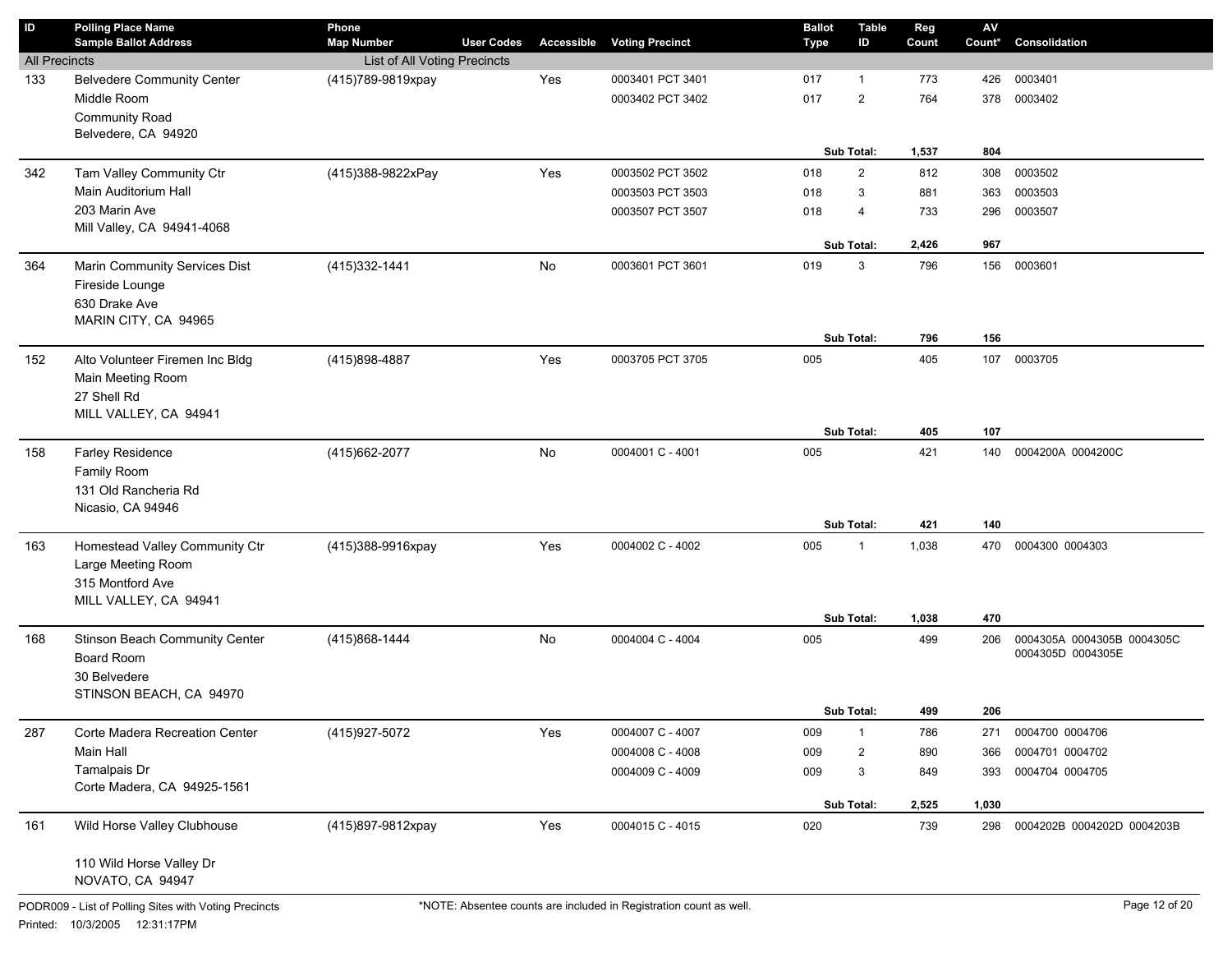| $\sf ID$             | <b>Polling Place Name</b><br><b>Sample Ballot Address</b>                                                          | Phone<br><b>Map Number</b>   | <b>User Codes</b> |     | <b>Accessible Voting Precinct</b> | <b>Ballot</b><br><b>Type</b> | <b>Table</b><br>ID | Reg<br>Count | AV<br>Count* | Consolidation                                   |
|----------------------|--------------------------------------------------------------------------------------------------------------------|------------------------------|-------------------|-----|-----------------------------------|------------------------------|--------------------|--------------|--------------|-------------------------------------------------|
| <b>All Precincts</b> |                                                                                                                    | List of All Voting Precincts |                   |     |                                   |                              |                    |              |              |                                                 |
|                      |                                                                                                                    |                              |                   |     |                                   |                              | Sub Total:         | 739          | 298          |                                                 |
| 164                  | Muir Beach Community Center<br>Main Meeting Room<br>19 Seacape Dr                                                  | (415)383-9969xPAY            |                   | No  | 0004016 C - 4016                  | 021                          |                    | 289          | 92           | 0004301A 0004301B 0004301C<br>0004301G 0004301H |
|                      | Sausalito, CA 94965                                                                                                |                              |                   |     |                                   |                              | Sub Total:         | 289          | 92           |                                                 |
| 169                  | <b>Bolinas Community Center</b><br>Main Hall<br>Wharf Rd<br>Bolinas, CA 94924                                      | (415)868-2128                |                   | Yes | 0004018 C - 4018                  | 022                          |                    | 896          | 292          | 0004306B 0004306C<br>0004306D 0004306H 0004307  |
|                      |                                                                                                                    |                              |                   |     |                                   |                              | Sub Total:         | 896          | 292          |                                                 |
| 172                  | Woodacre Improvement Club<br>Large Room<br>1 Garden Way<br>WOODACRE, CA 94973                                      | (415)488-0708                |                   | Yes | 0004019 C - 4019                  | 023                          | $\mathbf{1}$       | 605          | 220          | 0004402A 0004402B 0004402C                      |
|                      |                                                                                                                    |                              |                   |     |                                   |                              | Sub Total:         | 605          | 220          |                                                 |
| 176                  | Sinaloa School<br>Library<br>2045 Vineyard Rd<br>Novato, CA 94947-3810                                             | (415) 897-2111               |                   | Yes | 0004020 C - 4020                  | 024                          | Sub Total:         | 883<br>883   | 396<br>396   | 0004502B                                        |
| 285                  | Pt. Reyes Fire Station                                                                                             | (415)446-4464                |                   | Yes | 0004100 PCT 4100                  | 025                          | $\mathbf{1}$       | 767          | 293          | 0004100                                         |
|                      | <b>Community Meeting Room</b><br>4th & B St<br>Point Reyes, CA 94956                                               |                              |                   |     |                                   |                              |                    |              |              |                                                 |
|                      |                                                                                                                    |                              |                   |     |                                   |                              | Sub Total:         | 767          | 293          |                                                 |
| 407                  | <b>Tomales Regional History Center</b><br>Downstairs Meeting Room<br>26701 State Route 1<br>Tomales, CA 94971-0262 | (707) 878-9443               |                   | Yes | 0004101 PCT 4101                  | 025                          | Sub Total:         | 611<br>611   | 310<br>310   | 0004101                                         |
| 285                  | Pt. Reyes Fire Station<br><b>Community Meeting Room</b><br>4th & B St<br>Point Reyes, CA 94956                     | (415) 446-4464               |                   | Yes | 0004102 PCT 4102                  | 025                          | $\overline{2}$     | 481          |              | 194 0004102                                     |
|                      |                                                                                                                    |                              |                   |     |                                   |                              | Sub Total:         | 481          | 194          |                                                 |
| 307                  | <b>Inverness Fire House</b><br>Conference Room<br>50 Inverness Way<br><b>INVERNESS, CA 94937</b>                   | (415) 669-1414               |                   | No  | 0004103 PCT 4103                  | 025                          | Sub Total:         | 629<br>629   | 237<br>237   | 0004103                                         |
|                      |                                                                                                                    |                              |                   |     |                                   |                              |                    |              |              |                                                 |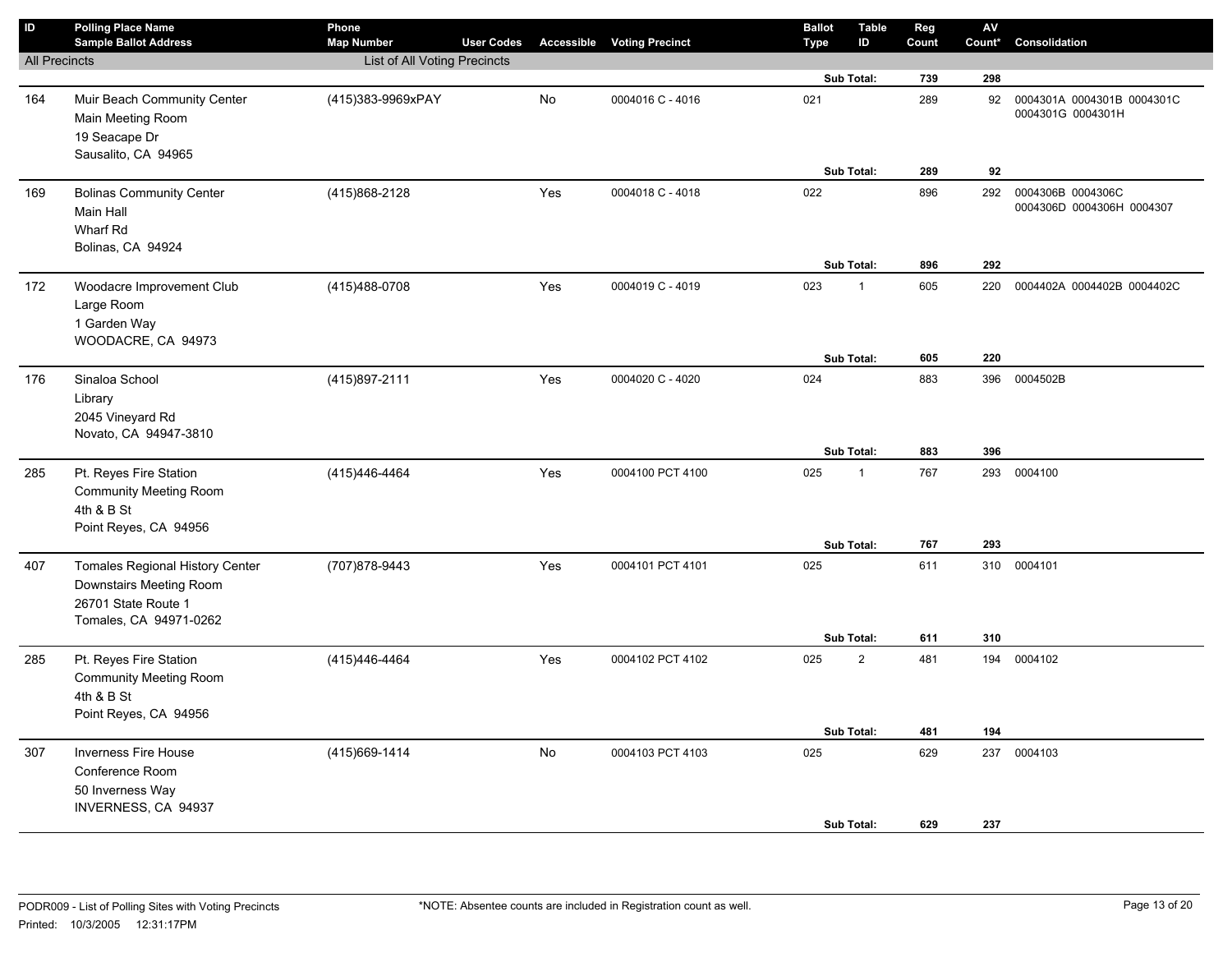| $\sf ID$             | <b>Polling Place Name</b><br><b>Sample Ballot Address</b>                                  | Phone<br><b>Map Number</b>   | <b>User Codes</b> | Accessible | <b>Voting Precinct</b> | <b>Ballot</b><br><b>Type</b> | <b>Table</b><br>ID | Reg<br>Count | ${\sf AV}$<br>Count* | Consolidation |
|----------------------|--------------------------------------------------------------------------------------------|------------------------------|-------------------|------------|------------------------|------------------------------|--------------------|--------------|----------------------|---------------|
| <b>All Precincts</b> |                                                                                            | List of All Voting Precincts |                   |            |                        |                              |                    |              |                      |               |
| 165                  | Alpine Lodge<br>Social Hall<br>730 Panoramic Hwy<br>Mill Valley, CA 94941-1707             | (415)388-9940xPay            |                   | No         | 0004302 PCT 4302       | 005                          | Sub Total:         | 590<br>590   | 219<br>219           | 0004302       |
| 163                  | Homestead Valley Community Ctr                                                             | (415)388-9916xpay            |                   | Yes        | 0004304 PCT 4304       | 005                          | $\overline{2}$     | 518          | 203                  | 0004304       |
|                      | Large Meeting Room<br>315 Montford Ave<br>MILL VALLEY, CA 94941                            |                              |                   |            |                        |                              | Sub Total:         | 518          | 203                  |               |
| 170                  | San Geronimo Valley Cultural Center                                                        | (415) 488-1299               |                   | Yes        | 0004400 PCT 4400       | 023                          | $\mathbf{1}$       | 736          | 236                  | 0004400       |
|                      | West Room<br>Sir Francis Drake Blvd<br>San Geronimo, CA 94963                              |                              |                   |            | 0004401 PCT 4401       | 023                          | $\overline{2}$     | 741          | 266                  | 0004401       |
|                      |                                                                                            |                              |                   |            |                        |                              | Sub Total:         | 1,477        | 502                  |               |
| 172                  | Woodacre Improvement Club<br>Large Room<br>1 Garden Way<br>WOODACRE, CA 94973              | (415) 488-0708               |                   | Yes        | 0004403 PCT 4403       | 023                          | $\overline{2}$     | 530          |                      | 175 0004403   |
|                      |                                                                                            |                              |                   |            |                        |                              | Sub Total:         | 530          | 175                  |               |
| 175                  | Pleasant Valley School<br>Science Room<br>755 Sutro Ave<br>NOVATO, CA 94947                | (415)897-5104                |                   | Yes        | 0004501 PCT 4501       | 024                          |                    | 974          |                      | 416 0004501   |
|                      |                                                                                            |                              |                   |            |                        |                              | Sub Total:         | 974          | 416                  |               |
| 210                  | Presbyterian Church Of Novato<br><b>Trevitt Hall</b><br>710 Wilson Ave<br>NOVATO, CA 94947 | (415)897-6152                |                   | Yes        | 0004503 PCT 4503       | 024                          | $\mathbf{1}$       | 663          |                      | 279 0004503   |
|                      |                                                                                            |                              |                   |            |                        |                              | Sub Total:         | 663          | 279                  |               |
| 181                  | <b>Pickleweed Community Center</b>                                                         | (415) 485-3077               |                   | Yes        | 0004600 PCT 4600       | 001                          | $\mathbf{1}$       | 751          | 231                  | 0004600       |
|                      | Portable A<br>50 Canal St<br>SAN RAFAEL, CA 94901                                          |                              |                   |            | 0004601 PCT 4601       | 001                          | $\overline{2}$     | 933          | 403                  | 0004601       |
|                      |                                                                                            |                              |                   |            |                        |                              | Sub Total:         | 1,684        | 634                  |               |
| 287                  | Corte Madera Recreation Center<br>Main Hall<br>Tamalpais Dr<br>Corte Madera, CA 94925-1561 | (415) 927-5072               |                   | Yes        | 0004703 PCT 4703       | 009                          | 4                  | 640          |                      | 230 0004703   |
|                      |                                                                                            |                              |                   |            |                        |                              | Sub Total:         | 640          | 230                  |               |
| 402                  | Aegis Of Corte Madera                                                                      | (415)927-4200x0              |                   | Yes        | 0004707 PCT 4707       | 009                          | $\mathbf{1}$       | 926          | 459                  | 0004707       |
|                      | <b>Activity Room</b>                                                                       |                              |                   |            | 0004708 PCT 4708       | 009                          | $\overline{2}$     | 673          | 275                  | 0004708       |
|                      | 5555 Paradise Dr<br>Corte Madera, CA 94925-1800                                            |                              |                   |            | 0004709 PCT 4709       | 017                          | 3                  | 949          | 349                  | 0004709       |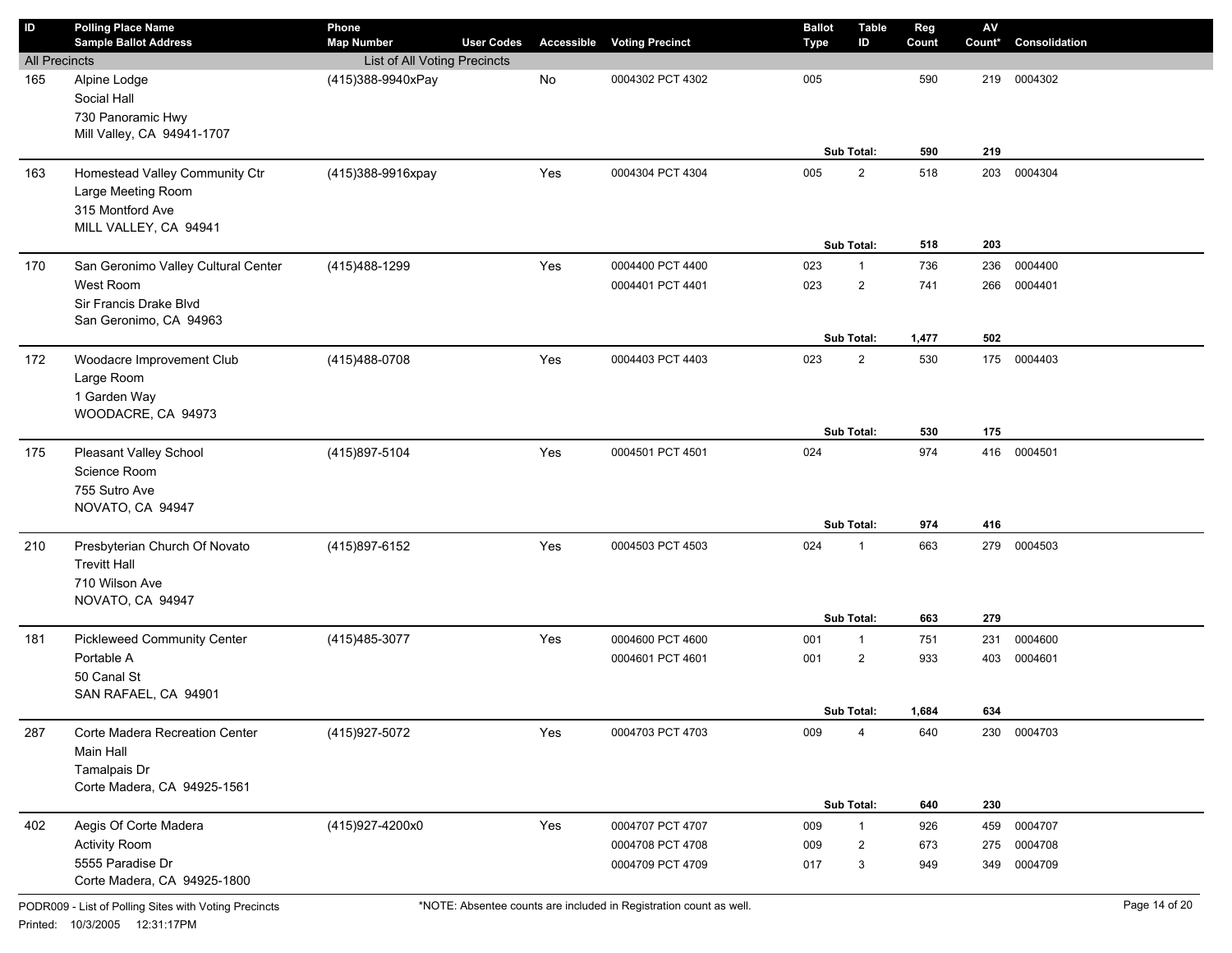| $\sf ID$             | <b>Polling Place Name</b><br><b>Sample Ballot Address</b>                                       | Phone<br><b>Map Number</b>   | <b>User Codes</b> |     | <b>Accessible Voting Precinct</b> | <b>Ballot</b><br>Type | <b>Table</b><br>ID         | Reg<br>Count | ${\sf AV}$<br>Count* | Consolidation     |
|----------------------|-------------------------------------------------------------------------------------------------|------------------------------|-------------------|-----|-----------------------------------|-----------------------|----------------------------|--------------|----------------------|-------------------|
| <b>All Precincts</b> |                                                                                                 | List of All Voting Precincts |                   |     |                                   |                       |                            |              |                      |                   |
|                      |                                                                                                 |                              |                   |     |                                   |                       | Sub Total:                 | 2,548        | 1,083                |                   |
| 193                  | Hall Middle School<br><b>Band Room</b><br>200 Doherty Dr<br>Larkspur, CA 94939-1532             | (415)927-6980x2255           |                   | Yes | 0004800 PCT 4800                  | 009                   | $\overline{2}$             | 512          |                      | 270 0004800       |
|                      |                                                                                                 |                              |                   |     |                                   |                       | Sub Total:                 | 512          | 270                  |                   |
| 199                  | Larkspur Courts Condominiums<br>Clubhouse<br>100 Old Quarry Road<br>Larkspur, CA 94939-2201     | (415) 461-7004               |                   | Yes | 0004806 PCT 4806                  | 005                   | Sub Total:                 | 399<br>399   | 100<br>100           | 0004806           |
| 210                  | Presbyterian Church Of Novato                                                                   | (415)897-6152                |                   | Yes | 0005001 C - 5001                  | 026                   | $\overline{2}$             | 431          | 178                  | 0005300A 0005300C |
|                      | <b>Trevitt Hall</b><br>710 Wilson Ave<br>NOVATO, CA 94947                                       |                              |                   |     |                                   |                       | Sub Total:                 | 431          | 178                  |                   |
| 350                  | Novato Fire Station                                                                             | (415)897-9718xpay            |                   | Yes | 0005002 C - 5002                  | 026                   | $\mathbf{1}$               | 466          | 180                  | 0005303B 0005303C |
|                      | <b>Drill Tower Classroom</b>                                                                    |                              |                   |     |                                   |                       |                            |              |                      | 0005303D          |
|                      | 450 Atherton Ave-corner Olive<br>Novato, CA 94945-3461                                          |                              |                   |     | 0005004 C - 5004                  | 020                   | $\overline{2}$             | 357          | 144                  | 0005303A          |
|                      |                                                                                                 |                              |                   |     |                                   |                       | Sub Total:                 | 823          | 324                  |                   |
| 201                  | <b>Bahia Clubhouse</b><br>3008 Topaz Drive<br>Novato, CA 94945-1547                             | $(000)000 - 0000$            |                   | Yes | 0005005 C - 5005                  | 024                   |                            | 648          | 271                  | 0005101B          |
|                      |                                                                                                 |                              |                   |     |                                   |                       | Sub Total:                 | 648          | 271                  |                   |
| 205                  | Novato School District Offices<br>Conference Room A<br>1015 Seventh St<br>Novato, CA 94945-2228 | (415)897-4201x255            |                   | Yes | 0005006 C - 5006                  | 024                   | $\mathbf{1}$<br>Sub Total: | 714<br>714   | 258<br>258           | 0005102B          |
| 348                  | Novato Library                                                                                  | (415)897-5216                |                   | Yes | 0005007 C - 5007                  | 024                   |                            | 906          | 355                  | 0005200 0005210B  |
|                      | Community Room<br>1720 Novato Blvd<br>Novato, CA 94947-3049                                     |                              |                   |     |                                   |                       | Sub Total:                 | 906          | 355                  |                   |
| 205                  | Novato School District Offices                                                                  | (415)897-4201x255            |                   | Yes | 0005008 C - 5008                  | 024                   | $\overline{2}$             | 914          | 326                  | 0005201A          |
|                      | Conference Room A<br>1015 Seventh St<br>Novato, CA 94945-2228                                   |                              |                   |     |                                   |                       | Sub Total:                 | 914          | 326                  |                   |
|                      |                                                                                                 |                              |                   |     |                                   |                       |                            |              |                      |                   |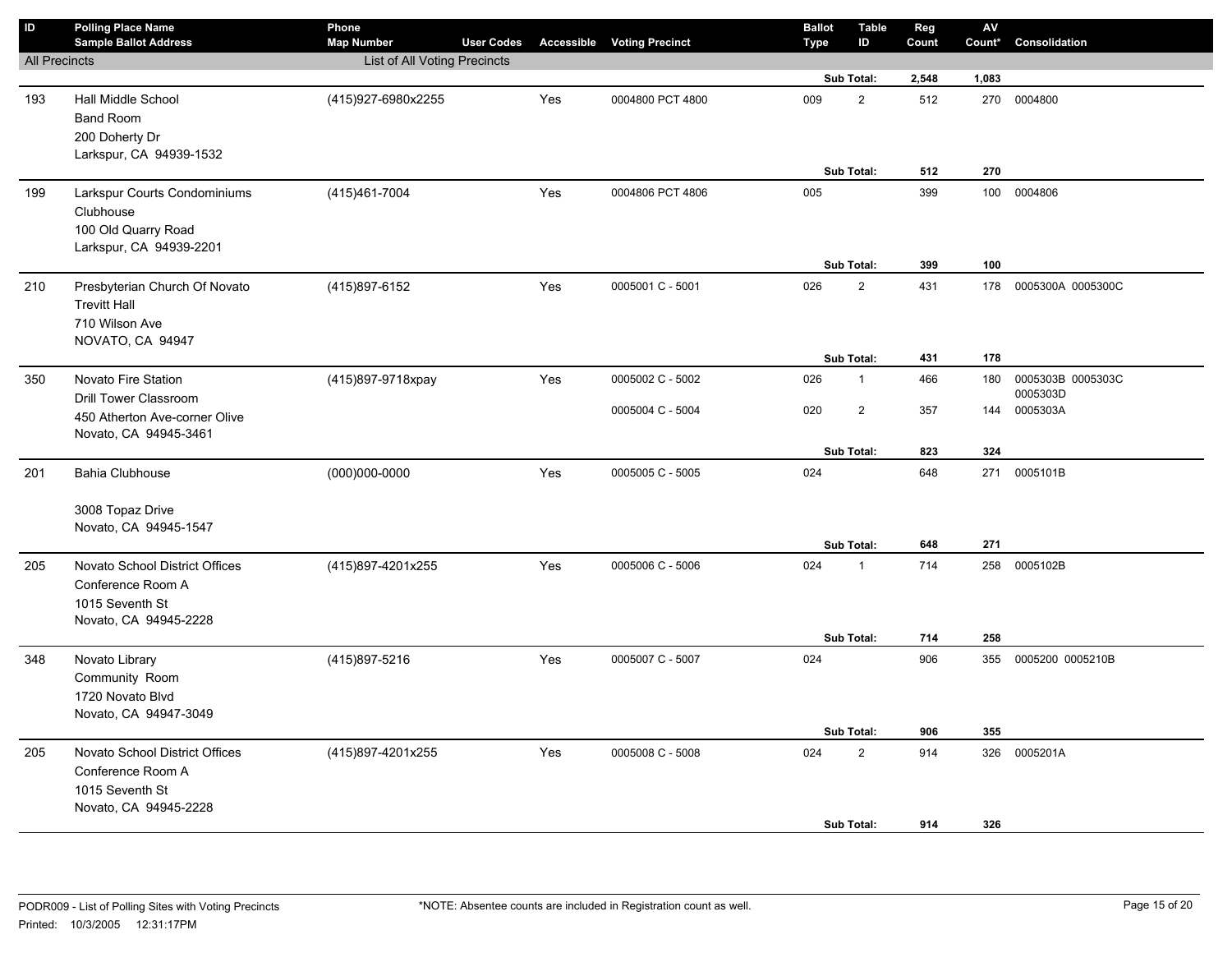| $\sf ID$             | <b>Polling Place Name</b><br><b>Sample Ballot Address</b>                                          | Phone<br><b>Map Number</b>   | <b>User Codes</b> | <b>Accessible</b> | <b>Voting Precinct</b> | <b>Ballot</b><br><b>Type</b> | <b>Table</b><br>ID           | Reg<br>Count | $\mathsf{AV}$<br>Count* | Consolidation     |
|----------------------|----------------------------------------------------------------------------------------------------|------------------------------|-------------------|-------------------|------------------------|------------------------------|------------------------------|--------------|-------------------------|-------------------|
| <b>All Precincts</b> |                                                                                                    | List of All Voting Precincts |                   |                   |                        |                              |                              |              |                         |                   |
| 206                  | Tamalpais Creek Retirement Home<br><b>Activity Room</b><br>853 Tamalpais Ave<br>NOVATO, CA 94947   | (415)892-0944                |                   | Yes               | 0005009 C - 5009       | 024                          | Sub Total:                   | 487<br>487   | 190<br>190              | 0005202B          |
| 370                  | Hill Community Room                                                                                | (415)893-7940                |                   | Yes               | 0005010 C - 5010       | 024                          | $\mathbf{1}$                 | 739          | 296                     | 0005203B          |
|                      | Behind Margaret Todd Sr Center<br>1560 Hill Road<br>Novato, CA 94947-4002                          |                              |                   |                   | 0005011 C - 5011       | 024                          | $\overline{2}$<br>Sub Total: | 673<br>1,412 | 306<br>602              | 0005204B          |
| 209                  | Lu Sutton School<br>Multi-use Room<br>1800 Center Rd<br>NOVATO, CA 94947                           | (415)897-3196                |                   | Yes               | 0005012 C - 5012       | 024                          | Sub Total:                   | 901<br>901   | 386<br>386              | 0005205B          |
| 340                  | Novato Human Needs Center                                                                          | (415)897-4147x22             |                   | Yes               | 0005013 C - 5013       | 024                          | $\mathbf{1}$                 | 719          | 254                     | 0005206B          |
|                      | <b>Community Room</b><br>1907 Novato Blvd<br>NOVATO, CA 94947                                      |                              |                   |                   | 0005014 C - 5014       | 024                          | 2<br>Sub Total:              | 867<br>1,586 | 404<br>658              | 0005207B          |
| 211                  | All Saints Lutheran Church<br>Fireside Room<br>2 San Marin Dr<br>Novato, CA 94945-1118             | (415)892-1669                |                   | Yes               | 0005015 C - 5015       | 024                          | Sub Total:                   | 898<br>898   | 399<br>399              | 0005208B 0005208C |
| 237                  | No Marin Water District Ofc<br>Front Lobby<br>Redwood Hwy & Rush Creek Pl<br>Novato, CA 94945-2426 | (415)897-4133                |                   | Yes               | 0005017 C - 5017       | 024                          | Sub Total:                   | 990<br>990   | 431<br>431              | 0005222B 0005222C |
| 230                  | Marin Valley Mobile Country Club<br>Club House<br>100 Marin Valley Dr<br>NOVATO, CA 94949          | (415) 883-5911               |                   | No                | 0005019 C - 5019       | 027                          | Sub Total:                   | 383<br>383   | 195<br>195              | 0005212B          |
| 203                  | Olive School<br>Multi-use Room<br>629 Plum St-park Lot Off Olive<br>NOVATO, CA 94945               | (415)897-2131                |                   | Yes               | 0005103 PCT 5103       | 024                          | Sub Total:                   | 1,003        | 509<br>509              | 0005103           |
| 212                  | Seventh Day Adventist Church<br>Music Room<br>495 San Marin Dr<br>Novato, CA 94945-1335            | (415)897-2600                |                   | Yes               | 0005209 PCT 5209       | 024                          |                              | 1,003<br>835 | 355                     | 0005209           |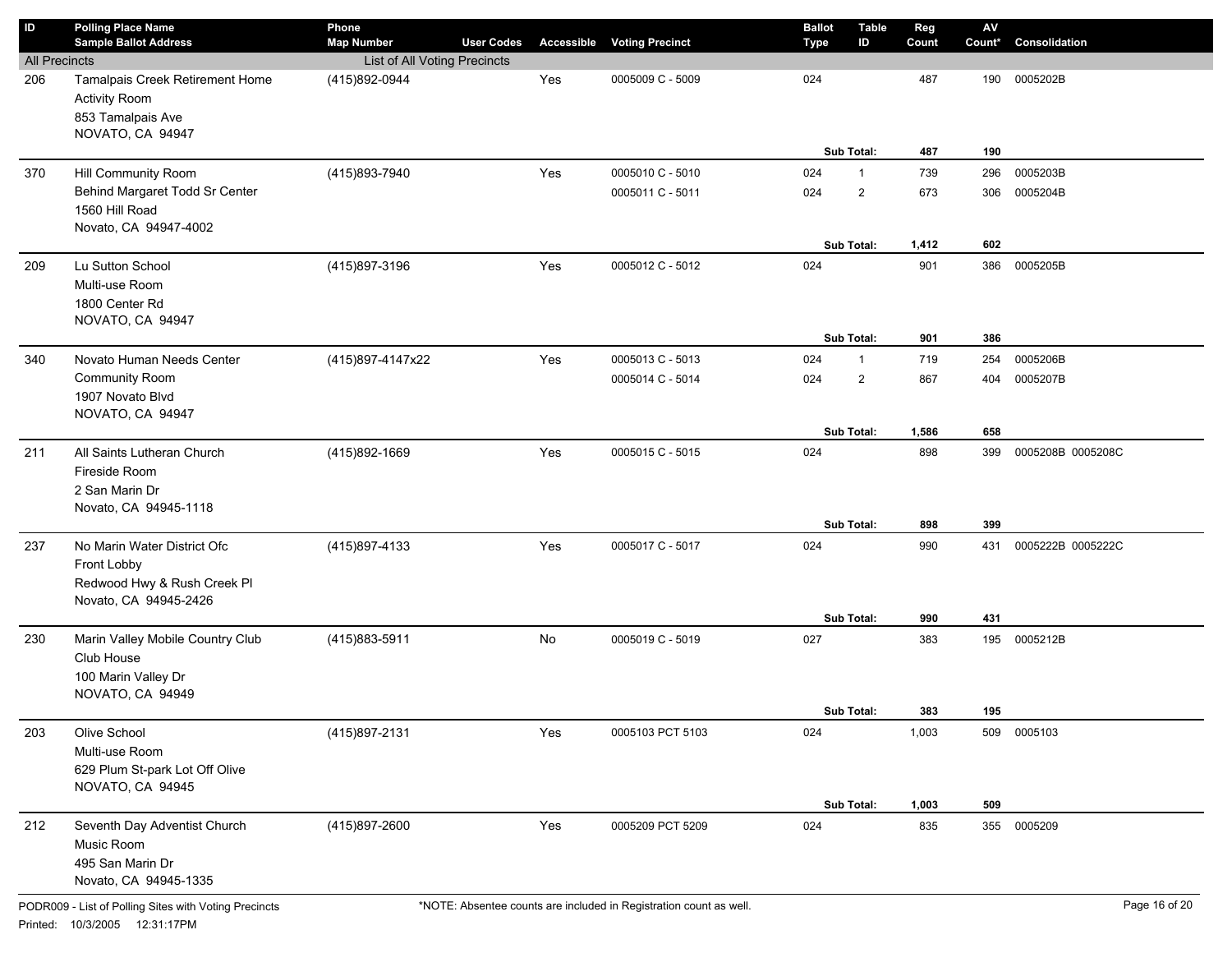| ID                   | <b>Polling Place Name</b>              | Phone                        |                   |     |                                   | <b>Ballot</b> | <b>Table</b>   | Reg        | AV     |               |
|----------------------|----------------------------------------|------------------------------|-------------------|-----|-----------------------------------|---------------|----------------|------------|--------|---------------|
|                      | <b>Sample Ballot Address</b>           | <b>Map Number</b>            | <b>User Codes</b> |     | <b>Accessible Voting Precinct</b> | <b>Type</b>   | ID             | Count      | Count* | Consolidation |
| <b>All Precincts</b> |                                        | List of All Voting Precincts |                   |     |                                   |               | Sub Total:     | 835        | 355    |               |
|                      |                                        | (415)892-9896                |                   |     | 0005211 PCT 5211                  | 024           |                | 758        | 269    |               |
| 374                  | United Methodist Church<br>Social Hall |                              |                   | Yes |                                   |               | $\mathbf{1}$   |            |        | 0005211       |
|                      | 1473 South Novato Blvd                 |                              |                   |     |                                   |               |                |            |        |               |
|                      | NOVATO, CA 94947                       |                              |                   |     |                                   |               |                |            |        |               |
|                      |                                        |                              |                   |     |                                   |               | Sub Total:     | 758        | 269    |               |
| 399                  | Lynwood School                         | $(000)897 - 4161$            |                   | Yes | 0005213 PCT 5213                  | 024           | $\mathbf{1}$   | 822        |        | 334 0005213   |
|                      | Multi-purpose Room                     |                              |                   |     |                                   |               |                |            |        |               |
|                      | 1320 Lynwood Dr                        |                              |                   |     |                                   |               |                |            |        |               |
|                      | Novato, CA 94947-4629                  |                              |                   |     |                                   |               |                |            |        |               |
|                      |                                        |                              |                   |     |                                   |               | Sub Total:     | 822        | 334    |               |
| 374                  | United Methodist Church                | (415)892-9896                |                   | Yes | 0005214 PCT 5214                  | 024           | $\overline{2}$ | 949        | 438    | 0005214       |
|                      | Social Hall                            |                              |                   |     |                                   |               |                |            |        |               |
|                      | 1473 South Novato Blvd                 |                              |                   |     |                                   |               |                |            |        |               |
|                      | NOVATO, CA 94947                       |                              |                   |     |                                   |               |                |            |        |               |
|                      |                                        |                              |                   |     |                                   |               | Sub Total:     | 949        | 438    |               |
| 218                  | Ignacio Hills Apartments               | (415)883-7801                |                   | Yes | 0005215 PCT 5215                  | 024           | $\mathbf{1}$   | 950        |        | 342 0005215   |
|                      | Clubhouse<br>431 Ignacio Blvd          |                              |                   |     |                                   |               |                |            |        |               |
|                      | NOVATO, CA 94949                       |                              |                   |     |                                   |               |                |            |        |               |
|                      |                                        |                              |                   |     |                                   |               | Sub Total:     | 950        | 342    |               |
| 234                  | Novato Fire Protection District        | (415)897-9718xPAY            |                   | Yes | 0005216 PCT 5216                  | 024           |                | 588        | 224    | 0005216       |
|                      | Second Floor Meeting Room              |                              |                   |     |                                   |               |                |            |        |               |
|                      | 7025 Redwood Blvd                      |                              |                   |     |                                   |               |                |            |        |               |
|                      | NOVATO, CA 94949                       |                              |                   |     |                                   |               |                |            |        |               |
|                      |                                        |                              |                   |     |                                   |               | Sub Total:     | 588        | 224    |               |
| 399                  | Lynwood School                         | (000)897-4161                |                   | Yes | 0005217 PCT 5217                  | 024           | $\overline{2}$ | 911        | 423    | 0005217       |
|                      | Multi-purpose Room                     |                              |                   |     |                                   |               |                |            |        |               |
|                      | 1320 Lynwood Dr                        |                              |                   |     |                                   |               |                |            |        |               |
|                      | Novato, CA 94947-4629                  |                              |                   |     |                                   |               |                |            | 423    |               |
|                      |                                        |                              |                   | Yes |                                   |               | Sub Total:     | 911<br>974 |        |               |
| 374                  | United Methodist Church<br>Social Hall | (415)892-9896                |                   |     | 0005218 PCT 5218                  | 024           | 3              |            |        | 414 0005218   |
|                      | 1473 South Novato Blvd                 |                              |                   |     |                                   |               |                |            |        |               |
|                      | NOVATO, CA 94947                       |                              |                   |     |                                   |               |                |            |        |               |
|                      |                                        |                              |                   |     |                                   |               | Sub Total:     | 974        | 414    |               |
| 406                  | San Jose Middle School                 | (415) 883-7831               |                   | Yes | 0005219 PCT 5219                  | 024           | $\mathbf{1}$   | 517        | 265    | 0005219       |
|                      | Room M3                                |                              |                   |     | 0005220 PCT 5220                  | 024           | $\overline{2}$ | 1,031      | 443    | 0005220       |
|                      | 1000 Sunset Pkwy                       |                              |                   |     |                                   |               |                |            |        |               |
|                      | Novato, CA 94949                       |                              |                   |     |                                   |               |                |            |        |               |
|                      |                                        |                              |                   |     |                                   |               | Sub Total:     | 1,548      | 708    |               |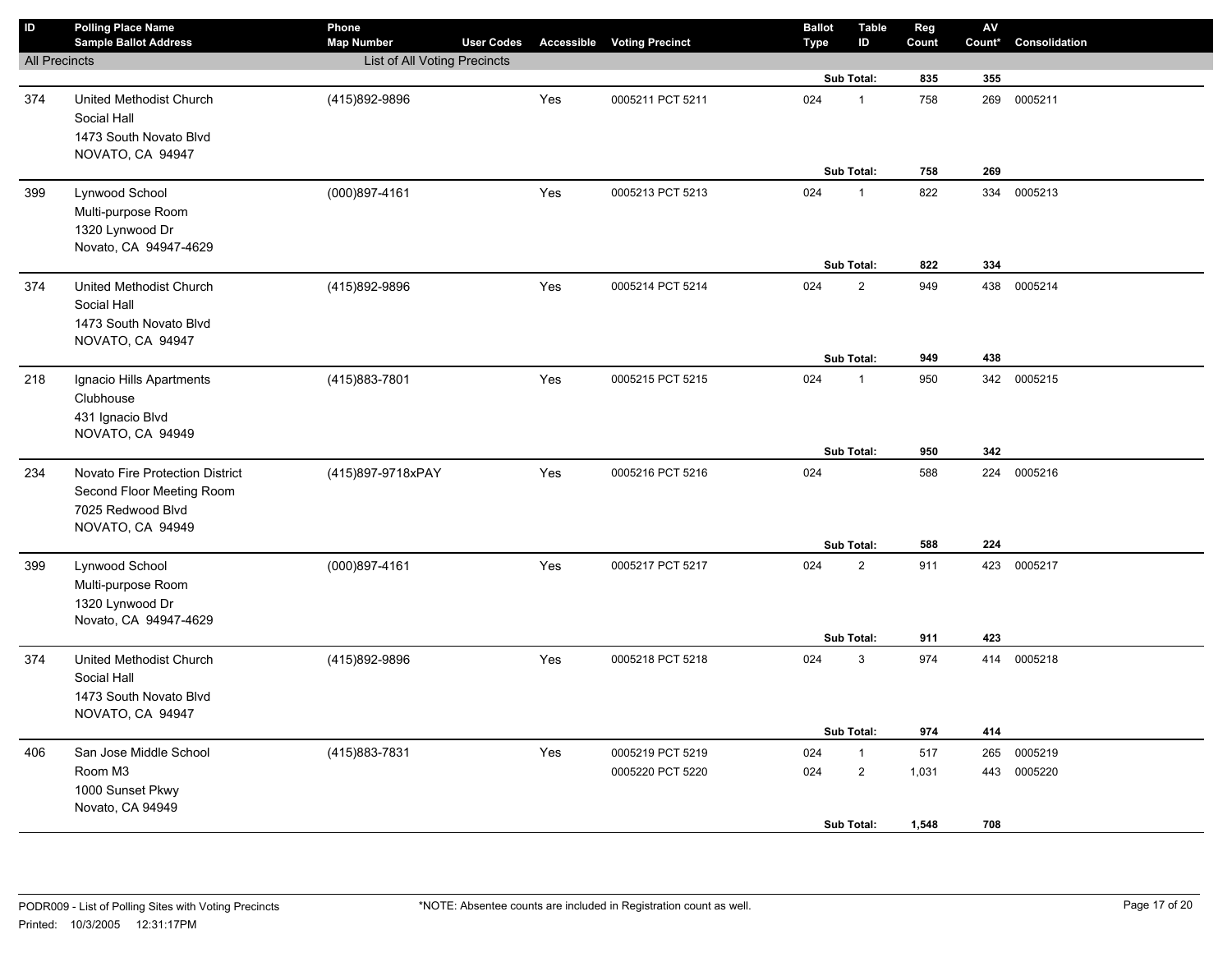| $\sf ID$             | <b>Polling Place Name</b><br><b>Sample Ballot Address</b>                                                     | Phone<br><b>Map Number</b>   | <b>User Codes</b> | Accessible | <b>Voting Precinct</b> | <b>Ballot</b><br><b>Type</b> | <b>Table</b><br>ID           | Reg<br>Count | ${\sf AV}$<br>Count* | Consolidation |
|----------------------|---------------------------------------------------------------------------------------------------------------|------------------------------|-------------------|------------|------------------------|------------------------------|------------------------------|--------------|----------------------|---------------|
| <b>All Precincts</b> |                                                                                                               | List of All Voting Precincts |                   |            |                        |                              |                              |              |                      |               |
| 373                  | Novato Oaks Inn<br>Lobby Area<br>215 Alameda Del Prado<br>Novato, CA 94949-6657                               | (415)883-9920xPAY            |                   | No         | 0005221 PCT 5221       | 024                          | Sub Total:                   | 901<br>901   | 403<br>403           | 0005221       |
| 232                  | Novato Fire Station #3                                                                                        | (415)897-9863xPAY            |                   | Yes        | 0005223 PCT 5223       | 024                          | $\mathbf{1}$                 | 902          | 357                  | 0005223       |
|                      | Engine Room<br>65 San Ramon Way<br>Novato, CA 94945-1638                                                      |                              |                   |            | 0005224 PCT 5224       | 024                          | $\overline{2}$<br>Sub Total: | 845<br>1,747 | 373<br>730           | 0005224       |
| 228                  | Munoz Residence<br>Garage<br>575 Fairway Dr<br>NOVATO, CA 94949                                               | (415) 883-5161               |                   | Yes        | 0005225 PCT 5225       | 024                          | Sub Total:                   | 651<br>651   | 345<br>345           | 0005225       |
| 229                  | Los Robles Mobile Home Park<br>Ladies Card Room<br>100 Roblar Dr<br>Novato, CA 94949-6133                     | (415) 883-6771               |                   | Yes        | 0005226 PCT 5226       | 024                          | Sub Total:                   | 679<br>679   | 245<br>245           | 0005226       |
| 401                  | Hamilton Arts Center                                                                                          | (415)382-8696                |                   | Yes        | 0005227 PCT 5227       | 024                          | $\mathbf{1}$                 | 796          | 346                  | 0005227       |
|                      | War Room 2nd Floor<br>500 Palm Dr<br>Novato, CA 94949-5004                                                    |                              |                   |            | 0005228 PCT 5228       | 024                          | $\overline{2}$<br>Sub Total: | 556<br>1,352 | 228<br>574           | 0005228       |
| 218                  | Ignacio Hills Apartments<br>Clubhouse<br>431 Ignacio Blvd<br>NOVATO, CA 94949                                 | (415)883-7801                |                   | Yes        | 0005301 PCT 5301       | 020                          | $\overline{2}$<br>Sub Total: | 812<br>812   | 391<br>391           | 0005301       |
| 349                  | <b>Bel Marin Community Center</b><br>Large Room<br>4 Montego Key<br>Novato, CA 94949-5301                     | (415) 883-4222               |                   | Yes        | 0005302 PCT 5302       | 020                          | $\mathbf{1}$<br>Sub Total:   | 570<br>570   | 218<br>218           | 0005302       |
| 350                  | Novato Fire Station<br><b>Drill Tower Classroom</b><br>450 Atherton Ave-corner Olive<br>Novato, CA 94945-3461 | (415)897-9718xpay            |                   | Yes        | 0005304 PCT 5304       | 026                          | 3<br>Sub Total:              | 527<br>527   | 237<br>237           | 0005304       |
| 349                  | <b>Bel Marin Community Center</b><br>Large Room<br>4 Montego Key<br>Novato, CA 94949-5301                     | (415)883-4222                |                   | Yes        | 0005305 PCT 5305       | 020                          | $\overline{2}$               | 544          | 187                  | 0005305       |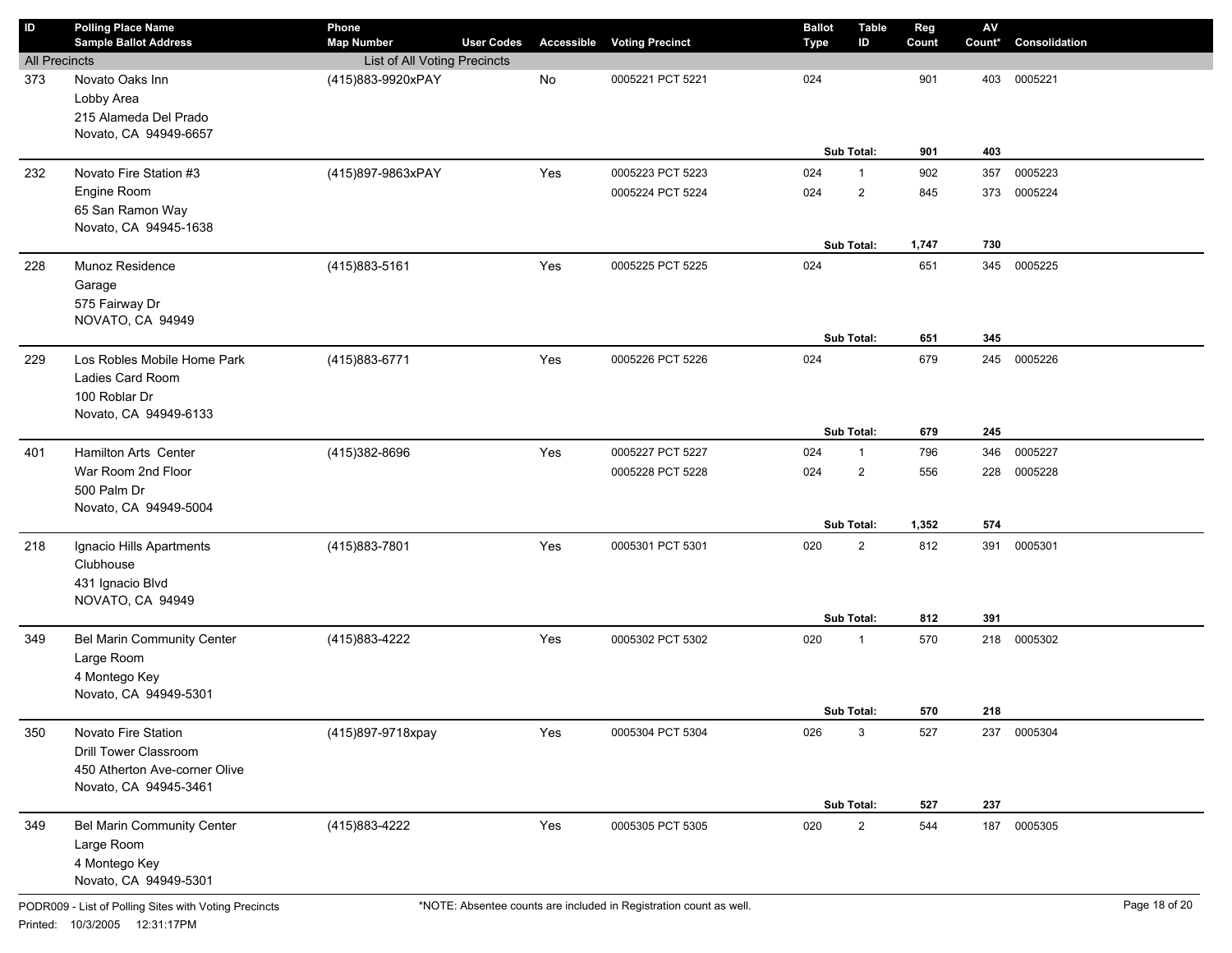## *Mail Ballot Precinct List for Special Statewide Consolidated Election - 11/08/2005*

| Mail Ballot Precinct |                |                  | Precinct       | <b>Ballot Type</b> Registration |                         | Mail Ballot Precinct |                  | Precinct                | <b>Ballot Type</b> Registration |                  |
|----------------------|----------------|------------------|----------------|---------------------------------|-------------------------|----------------------|------------------|-------------------------|---------------------------------|------------------|
| 0001011 M-1011       |                |                  | 0001116-A      | 28                              | $\overline{2}$          | 0003019 M-3019       |                  | 0003307-A               | 32                              | 65               |
|                      |                | <b>Num Pcts:</b> | $\overline{1}$ | <b>Total Reg:</b>               | $\overline{2}$          |                      |                  | 0003307-D               | 32                              | 60               |
| 0001015 M-1015       |                |                  | 0001504-l      | 5                               | 6                       |                      | <b>Num Pcts:</b> | $\overline{2}$          | <b>Total Reg:</b>               | 125              |
|                      |                |                  | 0001504-J      | 5                               |                         | 0003020 M-3020       |                  | 0003704-D               | 17                              | 244              |
|                      |                |                  | 0001504-K      | 5                               | 5                       |                      | <b>Num Pcts:</b> | $\mathbf 1$             | <b>Total Reg:</b>               | $\overline{244}$ |
|                      |                |                  | 0001504-L      | 5                               | 6                       | 0003024 M-3024       |                  | 0003600-B               | 18                              | 67               |
|                      |                |                  | 0001701-C      | 5                               | 13                      |                      | <b>Num Pcts:</b> | $\overline{1}$          | <b>Total Reg:</b>               | 67               |
|                      |                |                  | 0001701-D      | 5                               | $\pmb{0}$               | 0004003 M-4003       |                  | 0004301-D               | 5                               | 17               |
|                      |                | <b>Num Pcts:</b> | 6              | <b>Total Reg:</b>               | $\overline{31}$         |                      |                  | 0004301-E               | 5                               | $\mathbf{1}$     |
| 0001022 M-1022       |                |                  | 0001607-A      | $\overline{7}$                  | 3                       |                      |                  | 0004301-F               | 5                               | 3                |
|                      |                | <b>Num Pcts:</b> | $\mathbf{1}$   | <b>Total Reg:</b>               | $\mathbf{3}$            |                      | <b>Num Pcts:</b> | $\mathbf{3}$            | <b>Total Reg:</b>               | $\overline{21}$  |
| 0001024 M-1024       |                |                  | 0001605-C      | 29                              | 5                       | 0004005 M-4005       |                  | 0004306-G               | 5                               | $\overline{7}$   |
|                      |                |                  | 0001607-B      | 29                              | 1                       |                      |                  | 0004402-D               | 5                               | $\sqrt{5}$       |
|                      |                |                  | 0001701-B      | 29                              | $\overline{7}$          |                      |                  | 0004901                 | 5                               | 153              |
|                      |                | <b>Num Pcts:</b> | $\mathbf{3}$   | <b>Total Reg:</b>               | 13                      |                      | <b>Num Pcts:</b> | 3                       | <b>Total Reg:</b>               | 165              |
|                      | 0002004 M-2004 |                  | 0002802        | 5                               | 232                     | 0004006 M-4006       |                  | 0004200-B               | 29                              | $\mathbf 0$      |
|                      |                |                  | 0002803        | 5                               | $\pmb{0}$               |                      | <b>Num Pcts:</b> | $\mathbf{1}$            | <b>Total Reg:</b>               | $\mathbf 0$      |
|                      |                | <b>Num Pcts:</b> | $\overline{2}$ | <b>Total Reg:</b>               | 232                     | 0004010 M-4010       |                  | 0004803                 | 9                               | $\mathbf 0$      |
| 0002007 M-2007       |                |                  | 0002400-A      | 8                               | 6                       |                      | <b>Num Pcts:</b> | $\mathbf{1}$            | <b>Total Reg:</b>               | $\mathbf 0$      |
|                      |                | <b>Num Pcts:</b> | $\mathbf{1}$   | <b>Total Reg:</b>               | $\overline{\mathbf{6}}$ | 0004011 M-4011       |                  | 0004902                 | 9                               | 105              |
| 0002008 M-2008       |                |                  | 0002501-B      | 8                               | 28                      |                      | <b>Num Pcts:</b> | $\mathbf 1$             | <b>Total Reg:</b>               | $\frac{1}{105}$  |
|                      |                |                  | 0002501-D      | 8                               | $\overline{2}$          | 0004012 M-4012       |                  | 0004104                 | 25                              | 156              |
|                      |                | <b>Num Pcts:</b> | $\overline{2}$ | <b>Total Reg:</b>               | $\overline{30}$         |                      | <b>Num Pcts:</b> | $\mathbf 1$             | <b>Total Reg:</b>               | 156              |
| 0002019 M-2019       |                |                  | 0002500-C      | 30                              | 250                     | 0004013 M-4013       |                  | 0004201-A               | 33                              | 30               |
|                      |                | <b>Num Pcts:</b> | $\overline{1}$ | <b>Total Reg:</b>               | 250                     |                      |                  | 0004201-B               | 33                              | 52               |
| 0002020 M-2020       |                |                  | 0002603        | 13                              | 138                     |                      |                  | 0004201-D               | 33                              | 37               |
|                      |                | Num Pcts:        | $\mathbf{1}$   | <b>Total Reg:</b>               | 138                     |                      |                  | 0004201-E               | 33                              | 117              |
| 0002021 M-2021       |                |                  | 0002700        | 13                              | 156                     |                      | <b>Num Pcts:</b> | 4                       | <b>Total Reg:</b>               | 236              |
|                      |                | Num Pcts:        | $\mathbf 1$    | <b>Total Reg:</b>               | 156                     | 0004014 M-4014       |                  | 0004201-C               | 26                              | 5                |
| 0003002 M-3002       |                |                  | 0003506-D      | 5                               | 6                       |                      |                  | 0004202-A               | 26                              | 48               |
|                      |                | <b>Num Pcts:</b> | $\mathbf{1}$   | <b>Total Reg:</b>               | 6                       |                      |                  | 0004202-C               | 26                              | $\mathbf 0$      |
| 0003003 M-3003       |                |                  | 0003600-C      | 5                               | 94                      |                      |                  | 0004203-A               | 26                              | 192              |
|                      |                |                  | 0003600-D      | 5                               | 5                       |                      | Num Pcts:        | $\overline{\mathbf{4}}$ | <b>Total Reg:</b>               | $\overline{245}$ |
|                      |                |                  | 0003600-E      | 5                               | $\pmb{0}$               | 0004017 M-4017       |                  | 0004305-F               | 34                              | $\boldsymbol{9}$ |
|                      |                |                  | 0003600-F      | 5                               | 6                       |                      |                  | 0004306-A               | 34                              | 3                |
|                      |                | <b>Num Pcts:</b> | 4              | <b>Total Reg:</b>               | 105                     |                      |                  | 0004306-E               | 34                              | 132              |
| 0003006 M-3006       |                |                  | 0003702        | 5                               | 198                     |                      |                  | 0004306-F               | 34                              | 0                |
|                      |                | <b>Num Pcts:</b> | $\mathbf{1}$   | <b>Total Reg:</b>               | 198                     |                      | <b>Num Pcts:</b> | 4                       | Total Reg:                      | 144              |
| 0003017 M-3017       |                |                  | 0003211-B      | 31                              | $\overline{2}$          | 0004021 M-4021       |                  | 0004502-A               | 35                              | 15               |
|                      |                | <b>Num Pcts:</b> | $\mathbf 1$    | <b>Total Reg:</b>               | $\overline{2}$          |                      | <b>Num Pcts:</b> | $\mathbf{1}$            | <b>Total Reg:</b>               | $\overline{15}$  |